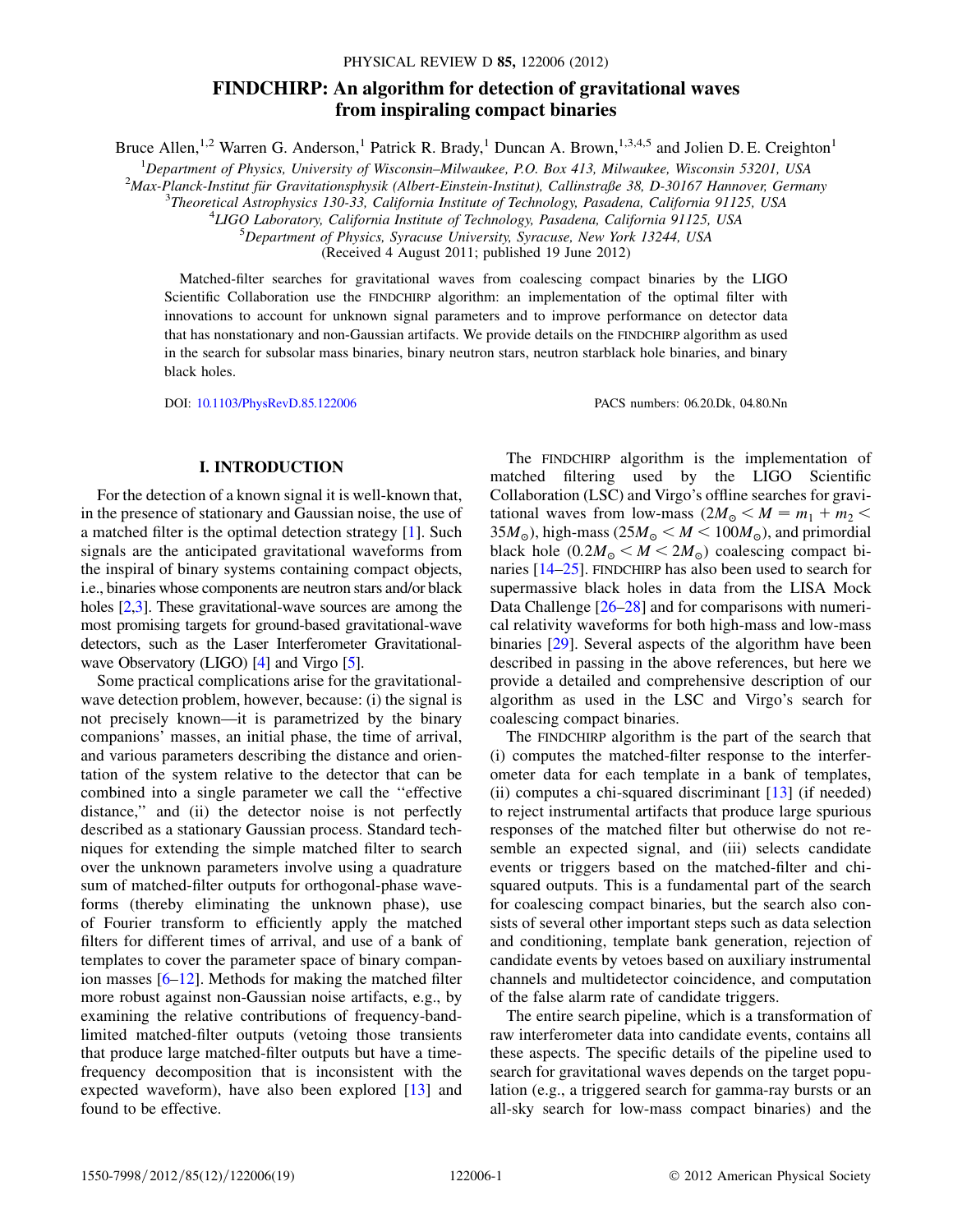particular ''science run'' of the LIGO and/or Virgo detectors. We refer to Refs. [[14](#page-17-8)–[16](#page-17-13),[18](#page-17-14),[19](#page-17-15),[21](#page-17-16)[–25,](#page-17-9)[30](#page-17-17)[–32\]](#page-17-18) for descriptions of the pipelines that have used the algorithms described here. This paper is not intended to provide documentation for our implementation of the FINDCHIRP algorithm. (This can be found in Refs. [\[33](#page-17-19)[,34\]](#page-17-20).) Rather, this paper is intended to describe the algorithm itself.

## II. NOTATION

Our conventions for the Fourier transform are as follows. For continuous quantities, the forward and inverse Fourier transforms are given by

$$
\tilde{x}(f) = \int_{-\infty}^{\infty} x(t)e^{-2\pi i f t} dt,
$$
 (2.1a)

and

$$
x(t) = \int_{-\infty}^{\infty} \tilde{x}(f) e^{2\pi i f t} df,
$$
 (2.1b)

respectively, so  $\tilde{x}(f)$  is the Fourier transform of  $x(t)$ . If these continuous quantities are discretized so that  $x[j] = x(j\Delta t)$  where  $1/\Delta t$  is the sampling rate and  $j = 0, \ldots, N - 1$  are N sample points, then the discrete<br>approximation to the forward and inverse Fourier transapproximation to the forward and inverse Fourier transforms are

$$
\tilde{x}[k] = \Delta t \sum_{j=0}^{N-1} x[j] e^{-2\pi i jk/N},
$$
 (2.2a)

$$
x[j] = \Delta f \sum_{k=0}^{N-1} \tilde{x}[k] e^{2\pi i j k/N},
$$
 (2.2b)

where  $\Delta f = 1/(N\Delta t)$  and  $\tilde{x}[k]$  is an approximation to the value of the continuous Fourier transform at frequency  $k\Delta f: \tilde{x}[k] \approx \tilde{x}(k\Delta f)$  for  $0 \le k \le |N/2|$  and  $\tilde{x}[k] \approx$  $\tilde{x}((k-N)\Delta f)$  for  $\lfloor N/2 \rfloor < k < N$  (negative frequencies).<br>Here  $\lfloor a \rfloor$  means the greatest integer less than or equal to q. Here  $[a]$  means the greatest integer less than or equal to a. The DC component is  $k = 0$  and, when N is even,  $k = N/2$ corresponds to the Nyquist-frequency.

Notice that our convention is to have the Fourier components  $\tilde{x}[k]$  normalized so as to have the same units as the continuous Fourier transform  $\tilde{x}(f)$ , i.e., the discretized versions of the continuous forward and inverse Fourier transforms carry the normalization constants  $\Delta t$  and  $\Delta f$ respectively. Numerical packages instead compute the discrete Fourier transform (DFT)

$$
y[k] = \sum_{j=0}^{N-1} x[j] e^{\mp 2\pi i jk/N}
$$
 (2.3)

<span id="page-1-0"></span>where the minus sign in the exponential refers to the forward DFT and the positive sign refers to the  $reverse<sup>1</sup>$ DFT. The DFT is efficiently implemented via the fast Fourier transform (FFT) algorithm. Thus, it is important to write the most computationally demanding terms in the form of Eq.  $(2.3)$  so that this computation can be done most efficiently.

Throughout this paper we will reserve the indices  $j$  to be a time index (which labels a particular time sample),  $k$  to be a frequency index (which labels a particular frequency bin), m to be an index over a bank of templates, and  $n$  to be an index over analysis segments. Thus, for example, the quantity  $z_{m,n}[j]$  will be the *j*th sample of analysis segment  $n$  of the matched-filter output for the  $m$ th template, and  $\tilde{z}_{m,n}[k]$  will be the kth frequency bin of the Fourier transform of the matched-filter output for the same template and analysis segment.

## III. WAVEFORM

<span id="page-1-1"></span>For first-generation gravitational-wave detectors (such as Initial LIGO), the gravitational-wave signal from a compact binary inspiral waveform can be accurately modeled by the restricted post-Newtonian waveform [\[35\]](#page-17-21) below approximately  $M \sim 12M_{\odot}$  [\[36\]](#page-17-22) for nonspinning bodies. At higher masses, resummation techniques such as the effective one body (EOB) waveforms better reproduce the waveforms computed by numerically solving the full nonlinear Einstein equations [[37](#page-17-23),[38](#page-17-24)]. In either case, the two polarizations of the gravitational-wave produced by such a system exhibit a monotonically-increasing frequency and amplitude as the orbital motion radiates away energy and decays. The waveform, often called a chirp waveform, is given for  $t < t_c$  by

$$
h_{+}(t) = -\frac{1 + \cos^{2} \iota}{2} \left(\frac{G M}{c^{2} D}\right) \left(\frac{t_{c} - t}{5 G M/c^{3}}\right)^{-1/4}
$$
  
×  $\cos[2\phi_{c} + 2\phi(t - t_{c}; M, \mu)]$ , (3.1a)

$$
h_{\times}(t) = -\cos\iota \left(\frac{G\mathcal{M}}{c^2 D}\right) \left(\frac{t_{\rm c} - t}{5 G\mathcal{M}/c^3}\right)^{-1/4}
$$
  
 
$$
\times \sin[2\phi_{\rm c} + 2\phi(t - t_{\rm c}; M, \mu)], \tag{3.1b}
$$

where  $D$  is the distance from the source,  $\iota$  is the angle between the direction to the observer and the orbital angular momentum axis of the binary system,  $\mathcal{M} = \mu^{3/5} M^{2/5} =$  $\eta^{3/5}M$  (where  $M = m_1 + m_2$  is the total mass of the two companions, the reduced mass is  $\mu = m_1m_2/M$ , and  $\eta = \mu/M$ ) is the *chirp mass*, and  $\phi(t - t_c; M, \mu)$  is the orbital phase of the binary (whose evolution also depends orbital phase of the binary (whose evolution also depends on the individual masses of the binary companions) [\[39](#page-17-25)[,40\]](#page-17-26). Here,  $t_c$  and  $\phi_c$  are the time and phase of the binary coalescence when the waveform is terminated, known as the coalescence time and coalescence phase  $\phi(0; M, \mu) = 0$ . Note that in Ref. [[39](#page-17-25)] the integration constant  $t_c$  and  $\phi_c$  are implicitly contained in the orbital phase  $\phi(t)$ . We have chosen to express them explicitly.

The coalescence phase and time may lack a formal definition (as in the case of numerical waveforms),

<sup>&</sup>lt;sup>1</sup>We use the term *reverse* rather than *inverse* since the inverse would include an overall normalization factor of  $1/N$ .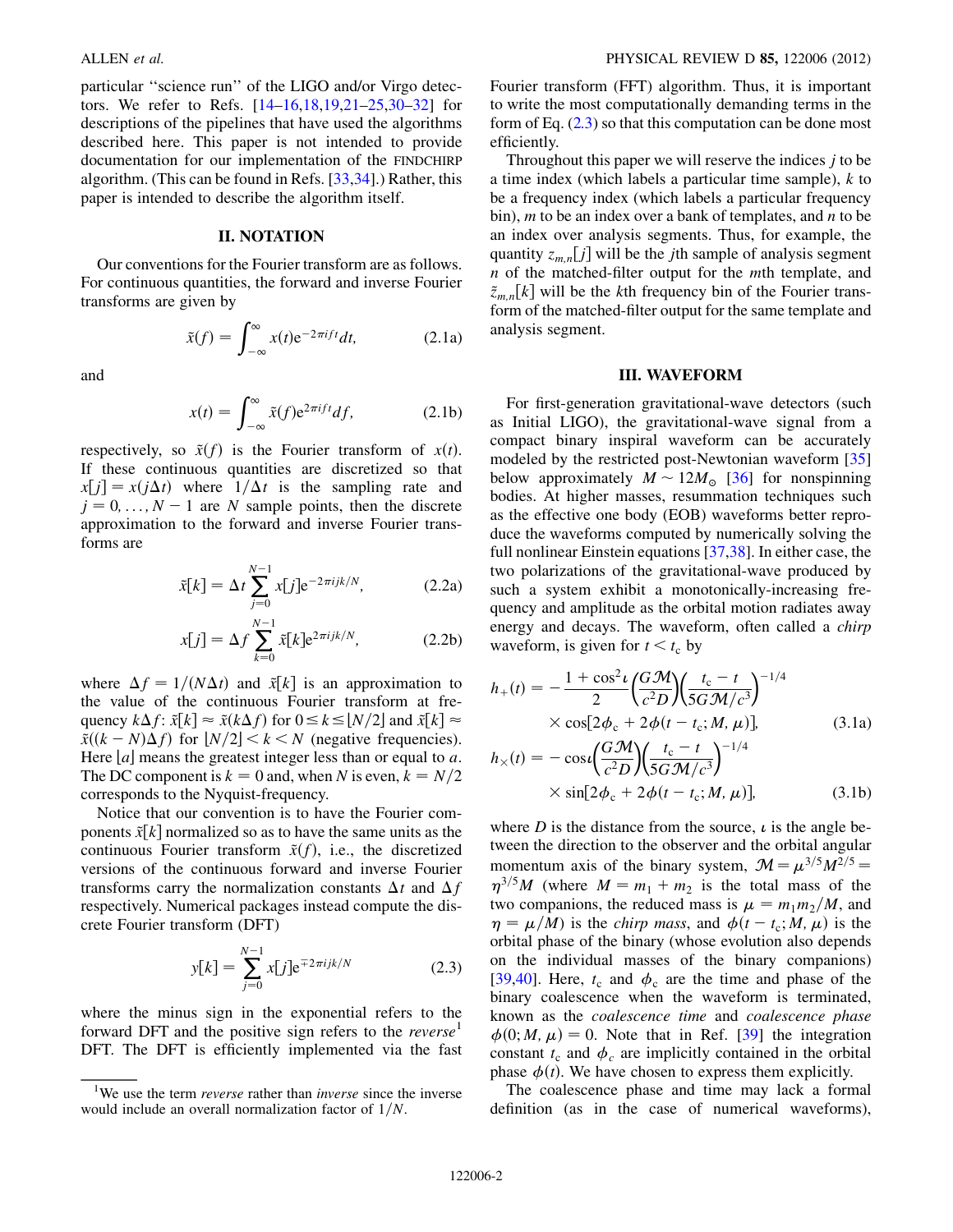however for a detection algorithm, the formal definition of the coalescence time is not critical, as long as any offset caused by the choice of coalescence time is constant between the detectors in the network. For restricted post-Newtonian waveforms, we define  $t_c$  to be the time at which the gravitational-wave frequency becomes infinite within the post-Newtonian formalism. The Initial LIGO science runs (S1–S5) used the second-post-Newtonian waveform, whereas the Enhanced LIGO (S6) analysis uses post-Newtonian waveforms computed to 3.5th order. In this paper we illustrate the FINDCHIRP algorithm using second-order post-Newtonian waveforms. The extension of the algorithm to EOB waveforms (and other waveforms computed in the time-domain) is described in Appendix [A](#page-13-0) and the extension to higher post-Newtonian orders is de-scribed in Appendix [E.](#page-16-0) We assume that the binary system's center-of-mass is at rest with respect to the detector frame (otherwise this motion ''redshifts'' the binary's masses). We also assume that the time that the signal is in the detector's sensitive bandwidth is short compared to 24h, so that the detector does not change orientation significantly as the earth rotates.

The gravitational-wave strain induced in a particular detector depends on the detector's antenna response to the two polarizations of the gravitational waveform. The induced strain on the detector is given by

$$
h(t) = F_{+}(\alpha, \delta, \psi, t)h_{+}(t + t_{c} - t_{0})
$$

$$
+ F_{\times}(\alpha, \delta, \psi, t)h_{\times}(t + t_{c} - t_{0}) \qquad (3.2)
$$

where  $t_0$  is the *termination time* (the time at the detector at which the coalescence occurs, i.e., the detector time when the gravitational-wave frequency, according to restricted post-Newtonian approximation, becomes infinite),  $t_0 - t_c$ <br>is the propogation time from the source to the detector and is the propogation time from the source to the detector, and  $F_{+}$  and  $F_{\times}$  are the antenna response functions for the incident signal; these functions depend on the location of the source with respect to the reference frame of the detector, which is described by the right ascension and declination of the source,  $(\alpha, \delta)$ , the arrival time at the detector,  $t_0$ , and on the polarization angle  $\psi$  [\[41\]](#page-17-27). The antenna response functions are very nearly constant in time over the duration of the short inspiral signal. Thus the strain on a particular detector can be written as

<span id="page-2-0"></span>
$$
h(t) = -\left(\frac{G\mathcal{M}}{c^2 D_{\text{eff}}}\right) \left(\frac{t_0 - t}{5G\mathcal{M}/c^3}\right)^{-1/4}
$$
  
× cos[2\phi\_0 + 2\phi(t - t\_0; M, \mu)], (3.3a)

where  $\phi_0$  is the *termination phase* which is related to the coalescence phase by

$$
2\phi_0 = 2\phi_c - \arctan\left(\frac{F_\times}{F_+} \frac{2\cos\iota}{1 + \cos^2\iota}\right) \tag{3.3b}
$$

and

$$
D_{\rm eff} = D \bigg[ F_+^2 \bigg( \frac{1 + \cos^2 t}{2} \bigg)^2 + F_\times^2 \cos^2 t \bigg]^{-1/2} \qquad (3.3c)
$$

is the effective distance of the source. The effective distance of the source is related to the true distance of the source by several geometrical factors that relate the source orientation to the detector orientation. Because the location and orientation of the source are not likely to be known when filtering data from a single detector, it is convenient to combine the geometric factors with the true distance to give a single observable, the effective distance. For an optimally oriented source (one that is directly overhead and is orbiting in the plane of the sky) the effective distance is equal to the true distance; for sub-optimally-oriented sources the effective distance is greater than the true distance. (The location and distance can be estimated using three or more detectors, but we do not consider this here.)

Equation  $(3.3a)$  $(3.3a)$  gives a waveform that is used as a template for a matched filter. Since FINDCHIRP implements the matched filter via a FFT correlation, it is beneficial to write the Fourier transform of the template and implement it directly rather than taking the FFT of the time-domain waveform of Eq. [\(3.3a](#page-2-0)). A frequency-domain version of the waveform can be obtained via the stationary phase approximation [[6,](#page-17-5)[42,](#page-17-28)[66](#page-18-0)]. For  $f > 0$  one has

<span id="page-2-2"></span>
$$
\tilde{h}(f) = -\left(\frac{5\pi}{24}\right)^{1/2} \left(\frac{GM}{c^3}\right) \left(\frac{GM}{c^2 D_{\text{eff}}}\right) \left(\frac{GM}{c^3}\pi f\right)^{-7/6} e^{-i\Psi(f;M,\mu)} = \left(\frac{1 \text{ Mpc}}{D_{\text{eff}}}\right) \mathcal{A}_{1 \text{ Mpc}}(M,\mu) f^{-7/6} e^{-i\Psi(f;M,\mu)},\tag{3.4a}
$$

<span id="page-2-1"></span>where

$$
\mathcal{A}_{1 \text{ Mpc}}(M,\mu) = -\left(\frac{5}{24\pi}\right)^{1/2} \left(\frac{GM_{\odot}/c^2}{1 \text{ Mpc}}\right) \left(\frac{\pi GM_{\odot}}{c^3}\right)^{-1/6} \left(\frac{\mathcal{M}}{M_{\odot}}\right)^{5/6},
$$
\n
$$
\Psi(f;M,\mu) = 2\pi ft_0 - 2\phi_0 - \pi/4 + \frac{3}{128}\left[\nu^{-5} + \left(\frac{3715}{256} + \frac{55}{2}\eta\right)\nu^{-3}\right]
$$
\n(3.4b)

$$
(f; M, \mu) = 2\pi f t_0 - 2\phi_0 - \pi/4 + \frac{3}{128\eta} \left[ v^{-5} + \left( \frac{3713}{756} + \frac{39}{9} \eta \right) v^{-3} - 16\pi v^{-2} + \left( \frac{15293365}{508032} + \frac{27145}{504} \eta + \frac{3085}{72} \eta^2 \right) v^{-1} \right],
$$
(3.4c)

$$
v = \left(\frac{GM}{c^3}\pi f\right)^{1/3} \tag{3.4d}
$$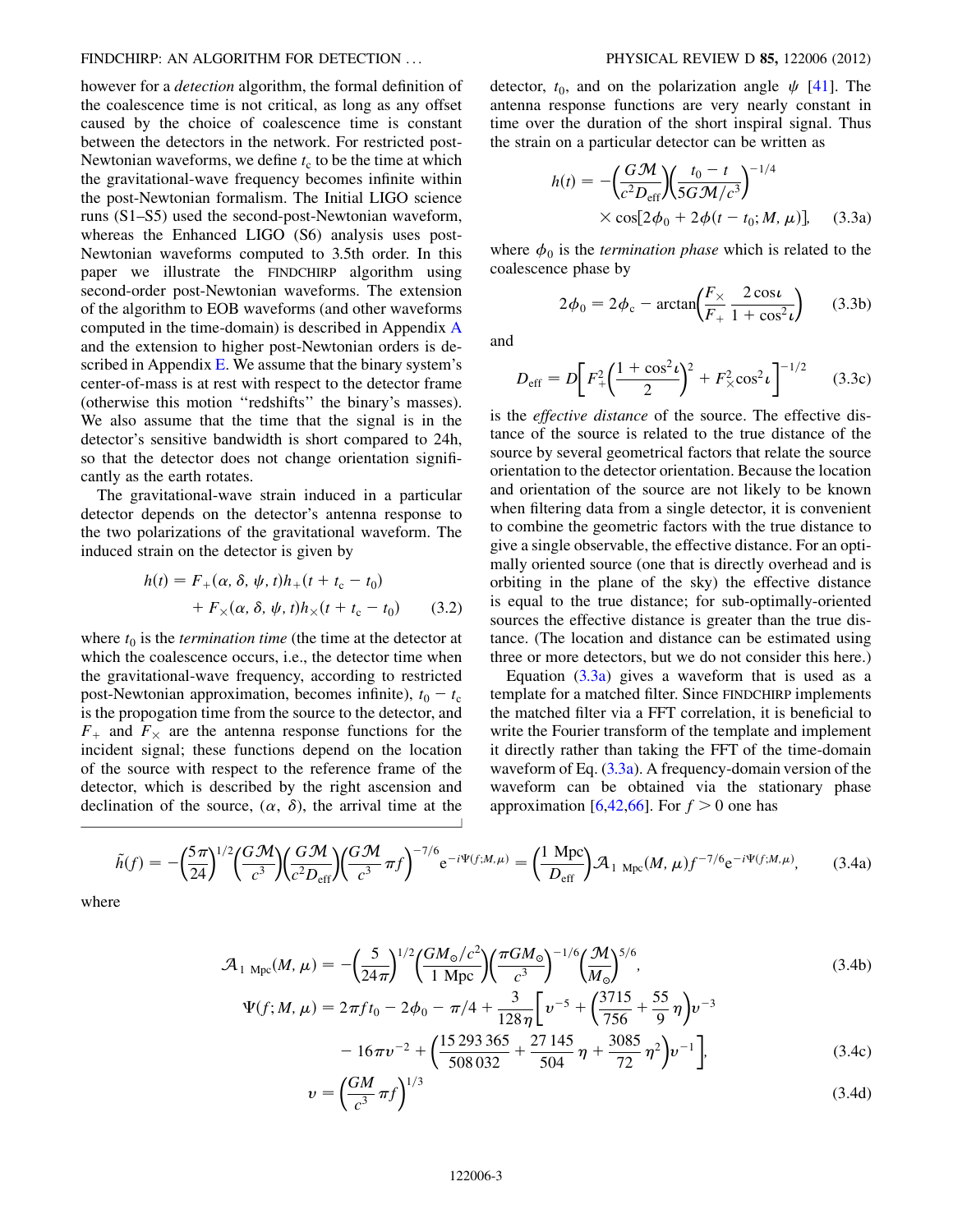and  $\Psi$  has been written to second post-Newtonian order. For  $f < 0$  one has  $\tilde{h}(f) = \tilde{h}^*(-f)$ . This template wave-<br>form has been expressed in terms of several factors: (1) An form has been expressed in terms of several factors: (1) An overall distance factor involving the effective distance,  $D_{\text{eff}}$ . For a *template* waveform, we are free to choose this effective distance as convenient, and in the FINDCHIRP code it is chosen to be 1 Mpc. (2) A constant (in frequency) factor  $\mathcal{A}_{1 \text{ Mpc}}(M, \mu)$ , which has dimensions of  $(\text{time})^{-1/6}$ ,<br>that depends only on the total and reduced masses M and that depends only on the total and reduced masses,  $M$  and  $\mu$ , of the particular system. (3) The factor  $f^{-7/6}$  which does not depend on the system parameters. And (4) a phasing factor involving the phase  $\Psi(f; M, \mu)$  which is<br>both frequency-dependent and dependent on the system's both frequency-dependent and dependent on the system's total and reduced masses. We will see below that an efficient implementation of the matched filter will make use of this factorization of the stationary phase template.

In order to construct a waveform template we need to know how long the binary system will radiate gravitation waves in the sensitivity band of LIGO. A true inspiral chirp waveform would last tens of Myr, but the amount of time that the binary system spends radiating gravitational waves with a frequency above some low-frequency cutoff  $f_{low}$  is short: the duration of the chirp or *chirp time* from a given frequency  $f_{\text{low}}$  is given to second post-Newtonian order by Eq. (3.3) of Ref. [[43](#page-17-29)] as

<span id="page-3-2"></span>
$$
T_{\text{chirp}} = \frac{5}{256\eta} \frac{GM}{c^3} \left[ \nu_{\text{low}}^{-8} + \left( \frac{743}{252} + \frac{11}{3} \eta \right) \nu_{\text{low}}^{-6} - \frac{32\pi}{5} \nu_{\text{low}}^{-5} + \left( \frac{3058673}{508032} + \frac{5429}{504} \eta + \frac{617}{72} \eta^2 \right) \nu_{\text{low}}^{-4} \right] \quad (3.5a)
$$

where

$$
v_{\text{low}} = \left(\frac{GM}{c^3} \pi f_{\text{low}}\right)^{1/3}.\tag{3.5b}
$$

For the Initial and Enhanced LIGO detectors, FINDCHIRP uses  $f_{\text{low}} = 40$  Hz. Higher-mass systems coalesce much more quickly (from a given  $f_{low}$ ) than lower mass systems. A search for low-mass systems, such as primordial black holes of mass  $0.1M_{\odot}$ , can require very long waveform templates (of the order of tens of minutes) which can result in a significant computational burden.

There is also a high-frequency cutoff for the inspiral waveform. Physically, at some high frequency a binary system will terminate its secular inspiral and the orbit will decay on a dynamical time scale, though identifying the precise frequency is difficult except in the extreme mass ratio limit  $\eta \rightarrow 0$ . In this limit, that of a test mass orbiting a Schwarzschild black hole, the frequency is known as the innermost stable circular orbit or ISCO. The ISCO gravitational-wave frequency is

$$
f_{\text{isco}} = \frac{c^3}{6\sqrt{6}\pi GM}.\tag{3.6}
$$

<span id="page-3-0"></span>However, before reaching this frequency, the binary components will be orbiting with sufficiently high orbital velocities that the higher-order corrections to the post-Newtonian waveform will become significant. We regard Eq.  $(3.6)$  $(3.6)$  $(3.6)$  as an upper limit on the frequency that can be regarded as representing an ''inspiral'' waveform—not as the frequency to which we can trust our inspiral waveform templates. With this caveat, we nevertheless use this as a high-frequency cutoff for the inspiral template waveforms (should this frequency be less than the Nyquist frequency  $f_{\text{Nyquist}} = 1/2\Delta t$  of the data, where  $\Delta t$  is the sample rate). For the lowest mass binary systems (binary neutron stars or subsolar mass black holes) the post-Newtonian template waveforms are reliable within the sensitive band of Initial LIGO so the precise choice of the high-frequency cutoff is not important [[36](#page-17-22)]. For higher-mass systems (containing black holes) the effects of higher-order corrections to the post-Newtonian waveform can be significant. For frequency-domain templates, this can be addressed by the use of ''pseudo post-Newtonian'' terms in the waveform phasing and/or different choices of the high-frequency cutoff [\[44](#page-17-30)[,45\]](#page-17-31). When using time-domain EOB waveforms tuned to numerical relativity simulations, the upperfrequency cutoff is set by the frequency of the fundamental  $l = 2$ ,  $m = 2$  quasinormal ringdown mode [\[46\]](#page-17-32). In this case the FINDCHIRP algorithm uses the minimum of this or the Nyquist frequency.

# IV. MATCHED FILTER

The matched filter is the optimal filter for detecting a known waveform in stationary Gaussian noise. Suppose that  $n(t)$  is a stationary Gaussian noise process with one-sided power spectral density  $S_n(f)$  defined by  $\langle \tilde{n}(f) \tilde{n}^*(f') \rangle = \frac{1}{2} S_n(|f|) \delta(f - f')$ . Then the matched-filter output of a data stream s(t) which now may contain output of a data stream  $s(t)$ —which now may contain detector noise alone,  $s(t) = n(t)$ , or a signal in addition to the noise,  $s(t) = n(t) + h(t)$ —with a filter template  $h_{\text{template}}(t)$  is

<span id="page-3-1"></span>
$$
x(t_0) = 2 \int_{-\infty}^{\infty} \frac{\tilde{s}(f)\tilde{h}_{\text{template}}^*(f)}{S_n(f)} df
$$
  
= 4\Re \int\_{0}^{\infty} \frac{\tilde{s}(f)[\tilde{h}\_{\text{template}}^\*(f)]\_{t\_0=0}}{S\_n(f)} e^{2\pi i ft\_0} df, \quad (4.1)

where the signal  $h_{\text{template}}(t)$  is implicitly taken to depend on a termination time  $t_0$  as in ([3.3a\)](#page-2-0). Notice that the use of a FFT will allow one to search for all possible termination times  $t_0$  efficiently. However, the waveforms described above have additional unknown parameters. These are (i) the amplitude (or effective distance to the source), (ii) the coalescence phase, and (iii) the binary companion masses. The amplitude simply sets a scale for the matchedfilter output, and is unimportant for matched-filter templates (these can be normalized).

The "best match" unknown phase  $\phi_0$  can be found by maximizing  $x(t_0)$  over  $\phi_0$ .  $x(t_0)$  can be written as  $x(t_0) = x_{\text{re}}(t_0)\cos 2\phi_0 + x_{\text{im}}(t_0)\sin 2\phi_0$  where  $x_{\text{re},\text{im}}(t_0)$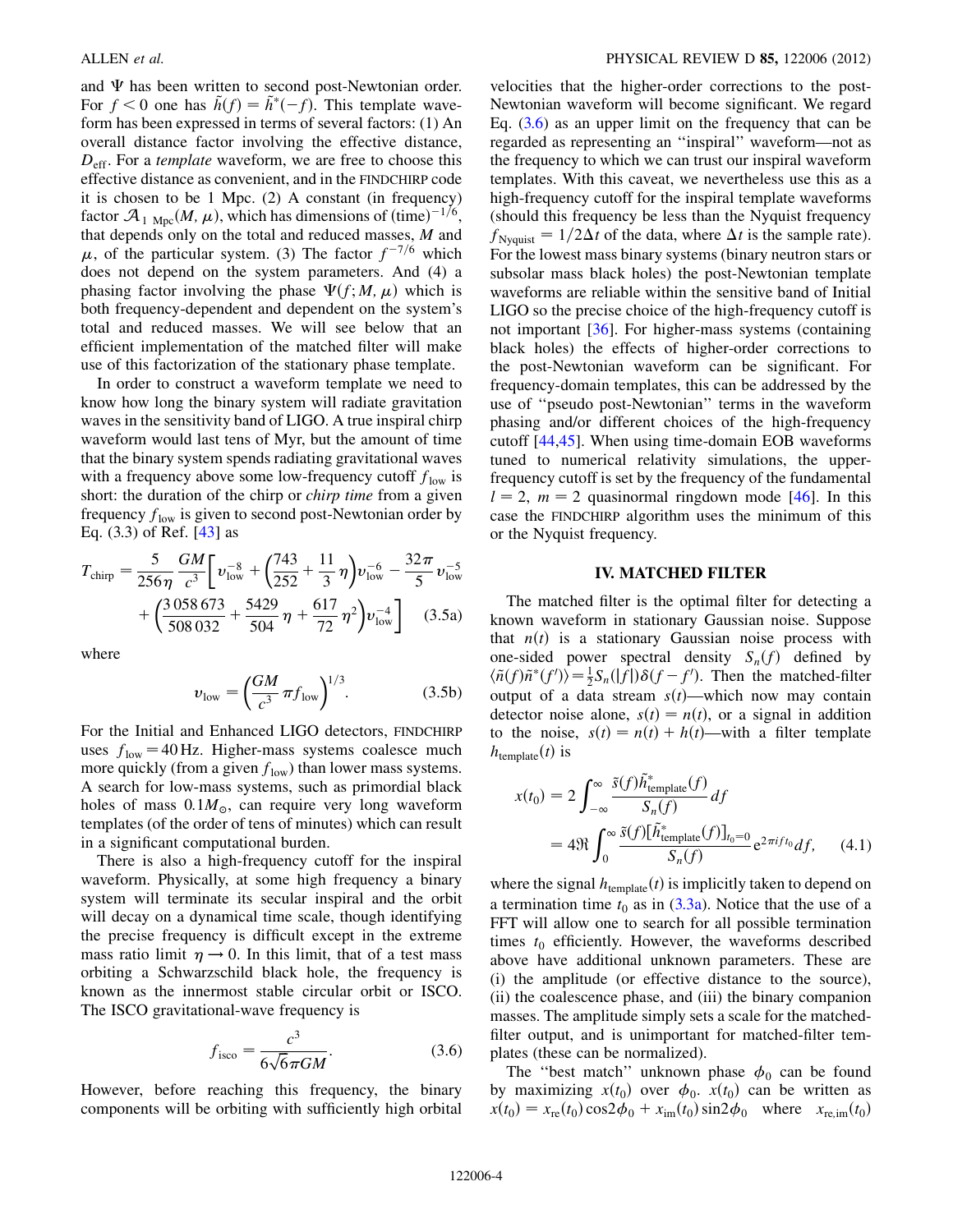are (respectively) the values of ([4.1](#page-3-1)) with  $\phi_0 = 0$ , and with  $\phi_0 = 0$  and Re  $\rightarrow$  Im. Setting the derivative with regard to  $\phi_0$  to vanish, one finds that at the maximum  $x^2(t_0)|_{\hat{\phi}_0} =$  $x_{\rm re}^{2}(t_0) + x_{\rm im}^{2}(t_0)$  at  $2\hat{\phi}_0 = \arg(x_{\rm re} + ix_{\rm im})$ . Hence this<br>maximum value is given by the (more computationally maximum value is given by the (more computationally efficient) modulus of the complex filter output

<span id="page-4-0"></span>
$$
z(t_0) = x_{\rm re}(t_0) + ix_{\rm im}(t_0)
$$
  
= 
$$
4 \int_0^\infty \frac{\tilde{s}(f)[\tilde{h}_{\rm template}^*(f)]_0}{S_n(f)} e^{2\pi i f t_0} df
$$
 (4.2)

where  $[\tilde{h}^*_{\text{template}}(f)]_0 = [\tilde{h}^*_{\text{template}}(f)]_{t_0=0, \phi_0=0}$ . This template is obtained from Eq.  $(3.4)$  $(3.4)$  $(3.4)$  by deleting the first two terms on the right-hand side of [\(3.4c\)](#page-2-1).

To search over all the possible binary companion masses it is necessary to construct a bank of matched-filter templates laid out on the  $(m_1, m_2)$  plane sufficiently finely that any true system masses will produce a waveform that is close enough to the nearest template. There are wellknown strategies for constructing such a bank  $[8-11]$  $[8-11]$ . For our purposes, we shall simply introduce an index  $m = 0, \ldots, N<sub>T</sub> - 1$  labeling the particular waveform<br>template h (t) in the bank of  $N<sub>T</sub>$  waveform templates template  $h_m(t)$  in the bank of  $N_T$  waveform templates.

By convention, the waveform templates are constructed for systems with an effective distance of  $D_{\text{eff}} = 1$  Mpc. To construct a signal-to-noise ratio, a normalization constant for each template is computed

$$
\sigma_m^2 = 4 \int_0^\infty \frac{|\tilde{h}_1|_{\text{Mpc},m}(f)|^2}{S_n(f)} df. \tag{4.3}
$$

The quantity  $\sigma_m$  is a measure of the sensitivity of the instrument. For  $s(t)$  that is purely stationary and Gaussian noise,  $\langle \Re z_m(t) \rangle = \langle \Im z_m(t) \rangle = 0$  and one finds that  $\langle z_m^2(t) \rangle = \langle z_m^2(t) \rangle = \sigma_m^2$ , while for a detector output<br>that includes a signal at distance  $D = s(t) = n(t) +$ that includes a signal at distance  $D_{eff}$ ,  $s(t) = n(t) +$  $(D_{\text{eff}}/1 \text{ Mpc})^{-1} h_1 \text{ Mpc}, m(t), \langle z_m(t_0) \rangle = 1 \text{ Mpc } \sigma_m^2/D_{\text{eff}}.$  Thus the quantity

$$
\rho_m(t) = \frac{|z_m(t)|}{\sigma_m} \tag{4.4}
$$

is the amplitude signal-to-noise ratio of the (quadrature) matched filter. Note that while this is called a signal-to-noise ratio, in the absence of a signal the expectation value is not unity:  $\langle \rho_m^2 \rangle = 2$ . It is highly unlikely to obtain  $\rho_m \gg 1$  for purely stationary and Gaussian poise so a detection strategy purely stationary and Gaussian noise so a detection strategy usually involves setting a lower threshold on  $\rho_m$  to identify event candidates. For such candidates, a biased estimate of the effective distance to the candidate system is  $\hat{D}_{\text{eff}} =$  $(\sigma_m/\rho_m)$ Mpc.

The goal of the FINDCHIRP algorithm is largely to construct the quantity  $\rho_m(t)$  and to identify the values of the parameters  $t_0$ ,  $\phi_0$ , and *m* that maximize it.

### V. DETECTOR OUTPUT AND CALIBRATION

LIGO records several interferometer channels. The gravitational-wave channel (the primary channel for searching for gravitational waves) is formed from the output of a photo-diode at the antisymmetric (or ''dark'') port of the interferometer [[47](#page-17-35)]. This output is used as an error signal for a feedback loop that is needed to keep various optical cavities in the interferometer in resonance or "in-lock." Hence it is often called the error signal  $e(t)$ . The error signal is not an exact measure of the differential arm displacements of the interferometer so it does not correspond to the gravitational-wave strain. Rather it is part of a linear feedback loop that controls the position of the interferometer mirrors. A gravitational-wave strain-equivalent output, called  $s(t)$  above, can be obtained from the error signal  $e(t)$  via a linear filter. This is called calibration. Details on the calibration of the LIGO interferometers can be found in [[48](#page-17-36),[49](#page-17-37)]. In the frequencydomain, the process of calibration can be thought of as multiplying the error signal by a complex *response func*tion,  $R(f)$ 

$$
\tilde{s}(f) = R(f)\tilde{e}(f). \tag{5.1}
$$

The FINDCHIRP algorithm can analyze either calibrated data  $s(t)$  or it can calibrate the error signal  $e(t)$  in the frequencydomain. With time-domain calibrated data now available, it is more convenient to use  $s(t)$  so in this paper we will present the algorithm in terms of strain data rather than the error signal.

The detector output is not a continuous signal but rather a time series of samples of  $s(t)$  taken with a sample rate of  $1/\Delta t = 16384$  Hz where  $\Delta t$  is the sampling interval. Thus, rather than  $s(t)$ , the input to FINDCHIRP is a discretely sampled set of values  $s[j] = s(t<sub>start</sub> + j\Delta t)$  for some large number of points. The start of the data sample is at time  $t_{\text{start}}$ . Data from the detector is divided into science segments which are time epochs when the instrument was in-lock and exhibiting normal behavior. However, for practical computational reasons, these science segments are not normally processed as a whole, but are divided into smaller amounts. In this paper we shall call the amount of data processed a *data block* of duration  $T_{\text{block}}$ . The data block must be long enough to form a reliable noise power spectral estimate (see below), but not so long as to exhaust a computer's memory or to encompass significant nonstationary changes in the detector noise.

The number of points in a data block is further subdivided into  $N<sub>S</sub>$  overlapping *data segments* or just *segments* (not to be confused with the science segments described above) of duration  $T$ . The duration of the segment is always an integer multiple of the sample rate  $\Delta t$ , so the number of points in a segment  $N = T/\Delta t$  is an integer. These segments are used to construct an average noise power spectrum and to perform the matched filtering. The segments are overlapped so that the first segment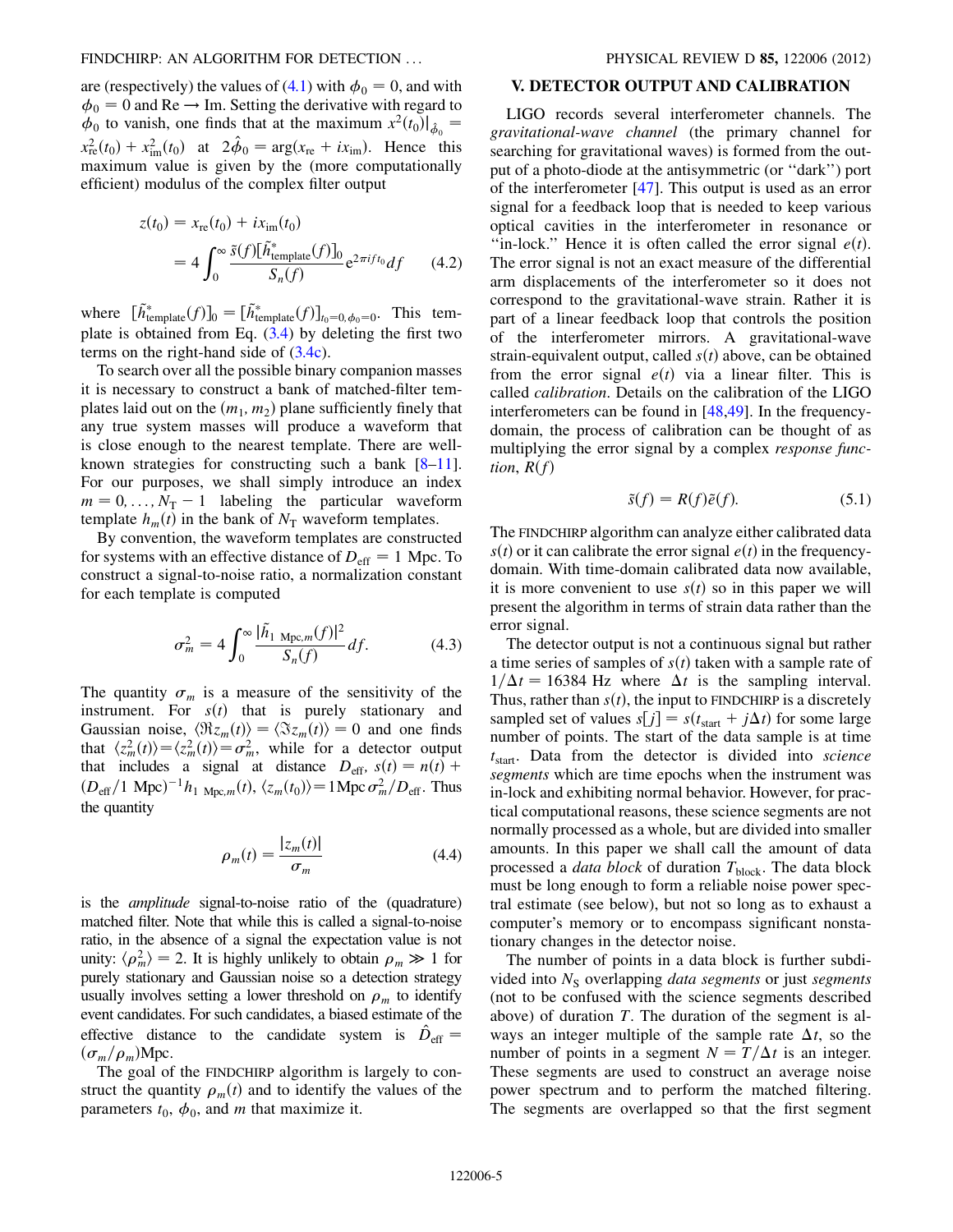consists of the points  $s[j]$  for  $j = 0, ..., N - 1$ , the second<br>consists of the points  $j = \Lambda - \Lambda + N - 1$  where  $\Lambda$  is consists of the points  $j = \Delta, ..., \Delta + N - 1$  where  $\Delta$  is<br>known as the *stride* and so on until the last segment which known as the stride, and so on until the last segment which consists of the points  $j = (N_S - 1)\Delta, ..., (N_S - 1)\Delta + N - 1$  Note that  $N-1$ . Note that

$$
T_{\text{block}} = [(N_{\text{S}} - 1)\Delta + N]\Delta t. \tag{5.2}
$$

<span id="page-5-3"></span>All of the LSC's searches choose to overlap the segments by 50% so that the stride is  $\Delta = N/2$  (and N is always even) and hence there are  $N_S = 2(T_{\text{block}}/T) - 1$  segments.<br>The values of  $T_{\text{max}}$ ,  $T_{\text{max}}$  and  $N_{\text{max}}$  must be commensurate The values of  $T_{block}$ ,  $T$ ,  $\Delta$ , and  $N_{S}$  must be commensurate so that these relations hold. Values typically used in the LIGO and/or Virgo analyses for low-mass binaries are  $T_{block} = 2048 \text{ s}, N = 256 \text{ s}/\Delta t, N_{S} = 15, \text{ and } \Delta =$  $128 \text{ s}/\Delta t$ .

<span id="page-5-0"></span>The FINDCHIRP algorithm [\(4.2\)](#page-4-0) implements the matched filter by an FFT correlation. Thus the discrete Fourier transforms of the individual data segments,  $n$ ,

$$
\tilde{s}_n[k] = \Delta t \sum_{j=0}^{N-1} s[j + n\Delta] e^{-2\pi ijk/N} \tag{5.3}
$$

for  $n = 0, ..., N_S - 1$  are constructed via an FFT. Here <br>k is a frequency index that runs from 0 to  $N - 1$ . The  $k = 0$ k is a frequency index that runs from 0 to  $N - 1$ . The  $k = 0$ <br>component represents the DC component  $(f = 0)$  which component represents the DC component  $(f = 0)$  which is purely real, the components  $0 < k \leq \lfloor (N-1)/2 \rfloor$  are all positive-frequency components corresponding to freall positive-frequency components corresponding to frequencies  $k\Delta f$  where  $\Delta f = 1/(N\Delta t)$ , and the components  $|N/2|< k < N$  are all negative-frequency components corresponding to frequencies  $(k - N)\Delta f$ . If N is even<br>(as it always is for the EINDCHIRP algorithm) then there (as it always is for the FINDCHIRP algorithm) then there is also a purely real Nyquist-frequency component in bin  $k = N/2$  corresponding to the Nyquist frequency  $\pm N\Delta f/2 = \pm 1/(2\Delta t)$ . Recall [a] is the greatest integer less than or equal to a. Note that because the data is real, the discrete Fourier transform of it satisfies  $\tilde{s}_n^*[k] = \tilde{s}[N-k]$  Thus the EINDCHIRP algorithm only stores the  $\tilde{s}_n[N-k]$ . Thus, the FINDCHIRP algorithm only stores the frequency components  $k = 0$   $\left| N/2 \right|$ . These can be frequency components  $k = 0, \ldots, [N/2]$ . These can be efficiently computed using a real-to-half-complex forward FFT [\[50\]](#page-17-38).

If the error signal rather than detector strain is analyzed, we simply replace s with e in Eq.  $(5.3)$ . Then the detector strain for segment  $n$  can be computed by calibrating the error signal

$$
\tilde{s}_n[k] = R[k]\tilde{e}_n[k] \text{ for } k = 0, \dots, \lfloor N/2 \rfloor, \qquad (5.4)
$$

where  $R[k] = R(k\Delta f)$  is the complex response function. As before, since  $\tilde{s}_n[k]$  must be the Fourier transform of some real time series, only the frequency components  $k =$  $0, \ldots, |N/2|$  need to be computed.

LIGO is sensitive to strains that are smaller than  $\sim 10^{-20}$ ,<br>wile the error signal is designed to have typical values while the error signal is designed to have typical values much closer to unity. Often the FINDCHIRP algorithm will require quantities that are essentially squares of the measured strain (e.g., the power spectrum described in the next section). To avoid floating-point over- or under-flow problems, the strain can simply be rescaled by a dynamic-range factor  $\kappa$ . If strain data is input, it is immediately scaled by the factor  $\kappa$ , so  $\kappa s[j]$  is used rather than  $s[i]$ . If the error signal is input the dynamic-range factor is  $s[j]$ . If the error signal is input, the dynamic-range factor is applied to the response function instead, so that  $\kappa R$  is used rather than R. Choosing a value of  $\kappa \sim 10^{20}$  will keep all and string proposed in the contract ratio of  $\kappa$  and  $\kappa$ quantities within representable single-precision IEEE 781 floating-point numbers. It is important to keep track of the factor  $\kappa$  to make sure it cancels out in all of the results. Essentially this is achieved by multiplying all quantities with "units" of strain by the factor  $\kappa$  within the implementation of the FINDCHIRP algorithm. Thus, in addition to the strain data or response function, the signal template must also be scaled by  $\kappa$ . On conventional CPUs, storing quantities in single-precision reduces the performance cost of moving quantities to and from memory (which can be dominant). In addition, some CPUs and most graphics processing units (GPUs) perform single-precision arithmetic at least twice as fast as double-precision arithmetic. Therefore it is advantageous to use floating-point (singleprecision) operations for the FINDCHIRP algorithm.

If frequency-domain calibration of the error signal is desired (e.g., if the effects of calibration error are being investigated), the following replacements need to be made<br>in the formulas in this paper:  $\tilde{s}[k] \rightarrow R[k]\tilde{e}[k]$ ,  $S[k] \rightarrow$ in the formulas in this paper:  $\tilde{s}[k] \rightarrow R[k]\tilde{e}[k], S[k] \rightarrow$ <br> $\overline{R[k]^{2}S[k]}$  and  $\overline{O} \rightarrow \overline{R[k]^{2}O[k]}$  where  $\overline{S[k]}$  and  $|R[k]|^2S_e[k]$ , and  $Q \to |R[k]|^{-2}Q_e[k]$  where  $S_e[k]$  and  $Q_k[k]$  and  $Q_k[k]$  are the power spectral density and inverse truncated  $Q_{e}[k]$  are the power spectral density and inverse truncated power spectral density computed from the error signal rather than the calibrated strain data (see Secs. [VI](#page-5-1) and [VII\)](#page-6-0).

# VI. AVERAGE POWER SPECTRUM

<span id="page-5-1"></span>Part of the matched filter involves weighting the data by the inverse of the detector's power spectral density. The detector's power spectrum must be obtained from the detector output. The most common method of power spectral estimation is Welch's method. Welch's method [[51](#page-17-39)] for obtaining the average power spectrum S of the data is

$$
\kappa^2 S[k] = \frac{1}{N_S} \sum_{n=0}^{N_S - 1} \kappa^2 P_n[k]. \tag{6.1}
$$

<span id="page-5-2"></span>Here

$$
\kappa^2 P_n[k] = \frac{2\Delta f}{W} \left[ \Delta t \sum_{j=0}^{N-1} \kappa s_n[j] w[j] e^{-2\pi i jk/N} \right]^2 \tag{6.2a}
$$

is a normalized periodogram for a single segment  $n$  which is the modulus-squared of the discrete Fourier transform of windowed data. The data window is given by  $w[j]$  and W is a normalization constant

$$
W = \frac{1}{N} \sum_{j=0}^{N-1} w^2 [j].
$$
 (6.2b)

FINDCHIRP allows a variety of possible windows, but a Hann window (see, e.g., [\[52\]](#page-17-40)) is the default choice used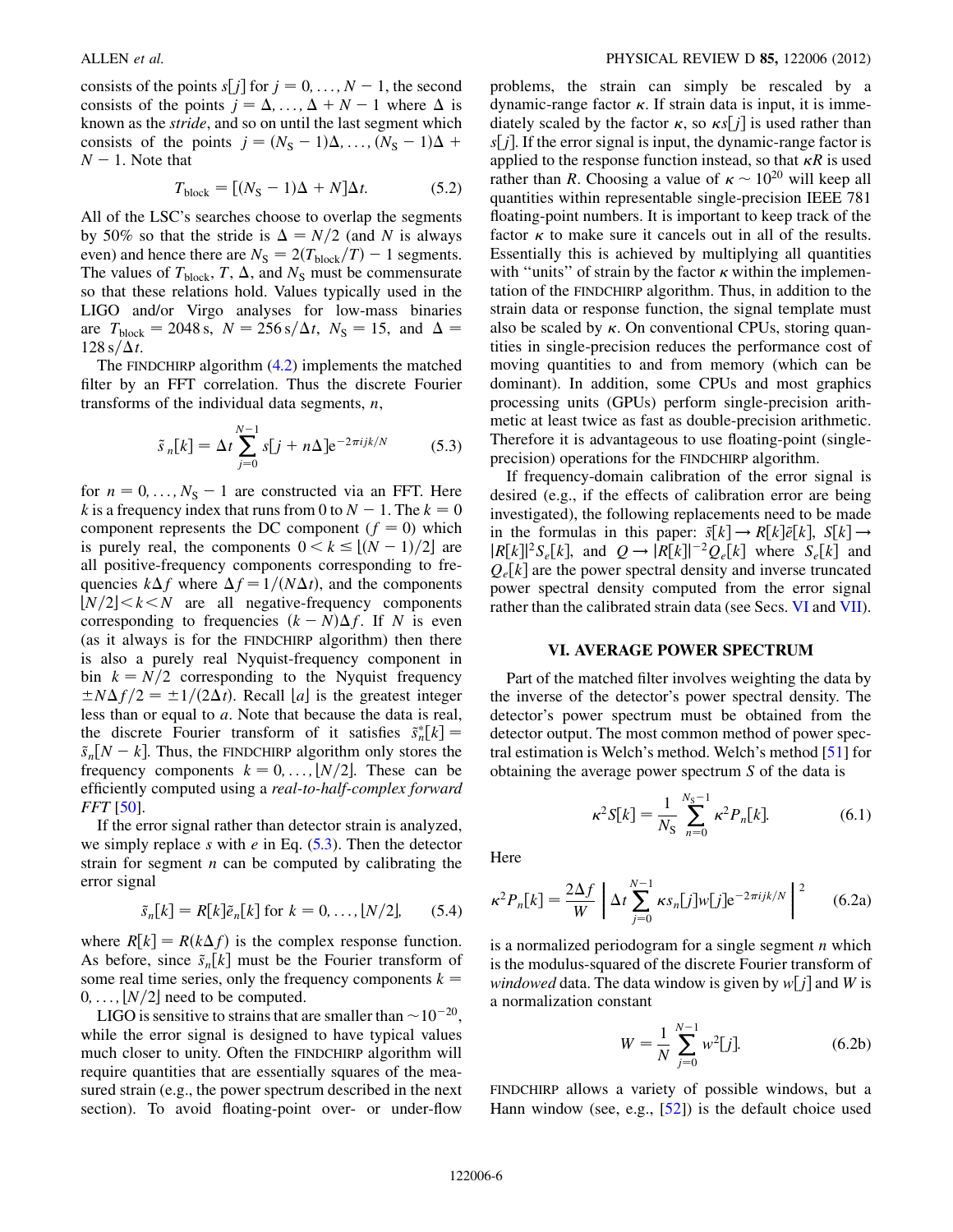by FINDCHIRP. We call this average power spectrum the mean average power spectrum. If uncalibrated data  $e_n[j]$  is being used rather than  $s_n[j]$ , then the power spectrum of the detector strain-equivalent noise is related to the power spectrum of the uncalibrated data by  $S[k] =$  $|R[k]|^2S_{e}[k].$ 

The problem with using Welch's method for power spectral estimation is that for detector noise containing significant excursions from ''normal'' behavior (due to instrumental glitches or unexpectedly strong gravitationalwave signals), the mean used in Eq.  $(6.1)$  $(6.1)$  $(6.1)$  can be significantly biased by the excursion. An alternative that is pursued in the FINDCHIRP algorithm is to replace the mean in Eq.  $(6.1)$  by a median, which is a more robust estimator of the average power spectrum

$$
\kappa^2 S[k] = \alpha^{-1} \text{ median} \{ \kappa^2 P_0[k], \kappa^2 P_1[k], \dots, \kappa^2 P_{N_S - 1}[k] \},
$$
\n(6.3a)

where  $\alpha$  is a required correction factor. When  $\alpha = 1$ , the expectation value of the median is not equal to the expectation value of the mean in the case of Gaussian noise; hence the factor  $\alpha$  is introduced to ensure that the same power spectrum results for Gaussian noise. In Ref. [\[53\]](#page-17-41) and in Appendix **[B](#page-13-1)** it is shown that if the set  $\{P_0[k]\}$ ,  $P_1[k], \ldots, P_{N_s-1}[k]$  are independent exponentially-<br>distributed random variables (as expected for Gaussian distributed random variables (as expected for Gaussian noise) then

$$
\alpha = \sum_{n=1}^{N_{\rm S}} \frac{(-1)^{n+1}}{n} \quad \text{(odd } N_{\rm S}\text{)}\tag{6.3b}
$$

is the correction factor. We call this median estimate of the average power spectrum, corrected by the factor  $\alpha$ , the median average spectrum.

Unfortunately this result is not exactly correct either. Because the segments used to form the individual sample values  $P_n[k]$  of the power at a given frequency are somewhat overlapping (unless  $\Delta \geq N$ ), they are not independent random variables, as was assumed in Appendix [B](#page-13-1). (This is somewhat mitigated by the windowing of the segments of data.) Although the effect is not large, and simply amounts to a slight scaling of what is meant by signal-to-noise ratio, we are led to propose a variant of the median method in which the  $n = 0, \ldots, N_S - 1$  overlap-<br>ping segments are divided into even segments (for which n ping segments are divided into even segments (for which n is even) and the *odd segments* (for which  $n$  is odd). If the stride is  $\Delta \ge N/2$  then no two even segments will depend on the same data so the even segments will be independent; similarly the odd segments will be independent. The average power spectrum can be estimated by taking the weighted mean of the median power spectrum of the  $(N<sub>S</sub> +$  $1)/2$  even segments and the median power spectrum of the  $(N<sub>S</sub> - 1)/2$  odd segments, each of which are corrected by a factor  $\alpha$  appropriate for the sample median with respecfactor  $\alpha$  appropriate for the sample median with, respectively,  $(N<sub>S</sub> \pm 1)/2$  samples. We call this the *median-mean* average spectrum. Like the median spectrum it is not overly sensitive to a single glitch (or strong gravitationalwave signal).

The FINDCHIRP algorithm can compute the mean average spectrum, the median average spectrum, or the medianmean average spectrum. Traditionally the median average spectrum has been used though we expect that the medianmean average spectrum will be adopted in the future.

### VII. DISCRETE MATCHED FILTER

<span id="page-6-1"></span><span id="page-6-0"></span>The discretized version of Eq. ([4.2](#page-4-0)) is simply

$$
z_{n,m}[j] = 4\Delta f \sum_{k=1}^{\lfloor (N-1)/2 \rfloor} \frac{\kappa \tilde{s}_n[k] \kappa \tilde{h}_1^*}{\kappa^2 S[k]} e^{2\pi i jk/N}, \quad (7.1)
$$

where in  $\tilde{h}$  both  $t_0$  and  $\phi_0$  are set to zero. Element j of  $z_{n,m}[j]$  corresponds to the matched-filter output ([4.2](#page-4-0)) for time  $t_0 = t_{\text{start}} + (n\Delta + j)\Delta t$  where  $t_{\text{start}}$  is the start time of the block of data analyzed and  $\Delta$  is the stride. Note that the sum is over the positive frequencies only, and DC and Nyquist frequencies are excluded. (The interferometer is AC-coupled so it has no sensitivity at the DC component; similarly, the instrument has very little sensitivity at the Nyquist-frequency so rejecting this frequency bin has very little effect.) This inverse Fourier transform can be performed by the complex reverse DFT (as opposed to a half-complex-to-real reverse DFT) of the quantity

$$
\tilde{z}_{n,m}[k]\Delta f
$$
\n
$$
= \begin{cases}\n0 & k < k_{\text{low}} \\
4\Delta f \frac{\kappa \tilde{s}_n[k]\kappa \tilde{h}_1^* \mathbf{M}_{\text{pc},m}[k]}{\kappa^2 S[k]} & k_{\text{low}} \le k \le [(N-1)/2] \\
0 & [(N-1)/2] < k < N.\n\end{cases}
$$
\n(7.2)

That is to say, the DC, Nyquist, and negative frequency components are all set to zero, as are all frequencies below some low-frequency cutoff  $f_{low} = k_{low} \Delta f$  (set to some frequency lower than the detector's sensitive band). The low-frequency cutoff limits the time duration of the inspiral template as described below.

Our task is to obtain an efficient computation of the factors making up  $\tilde{z}_{n,m}[k]$ . Note that there needs to be one reverse FFT performed per segment per template. It is desirable that this (unavoidable) computational cost dominates the evaluation of the matched filter, so we wish to make the computation cost of the calculation of  $\tilde{z}_{n,m}[k]$  for all k and fixed  $n$ ,  $m$  to be less than the computation cost of a FFT. We will consider this in the next section.

One subtlety in the construction of the matched filter is the issue of filter wraparound. The matched filter of Eq. ([7.1](#page-6-1)) can be thought of as digital correlation of a filter  $h_1$  <sub>Mpc,m</sub>[j] with some suitably over-whitened data stream (the data divided by the noise power spectrum). To simplify the discussion, first assume  $S[k] = 1$ . Although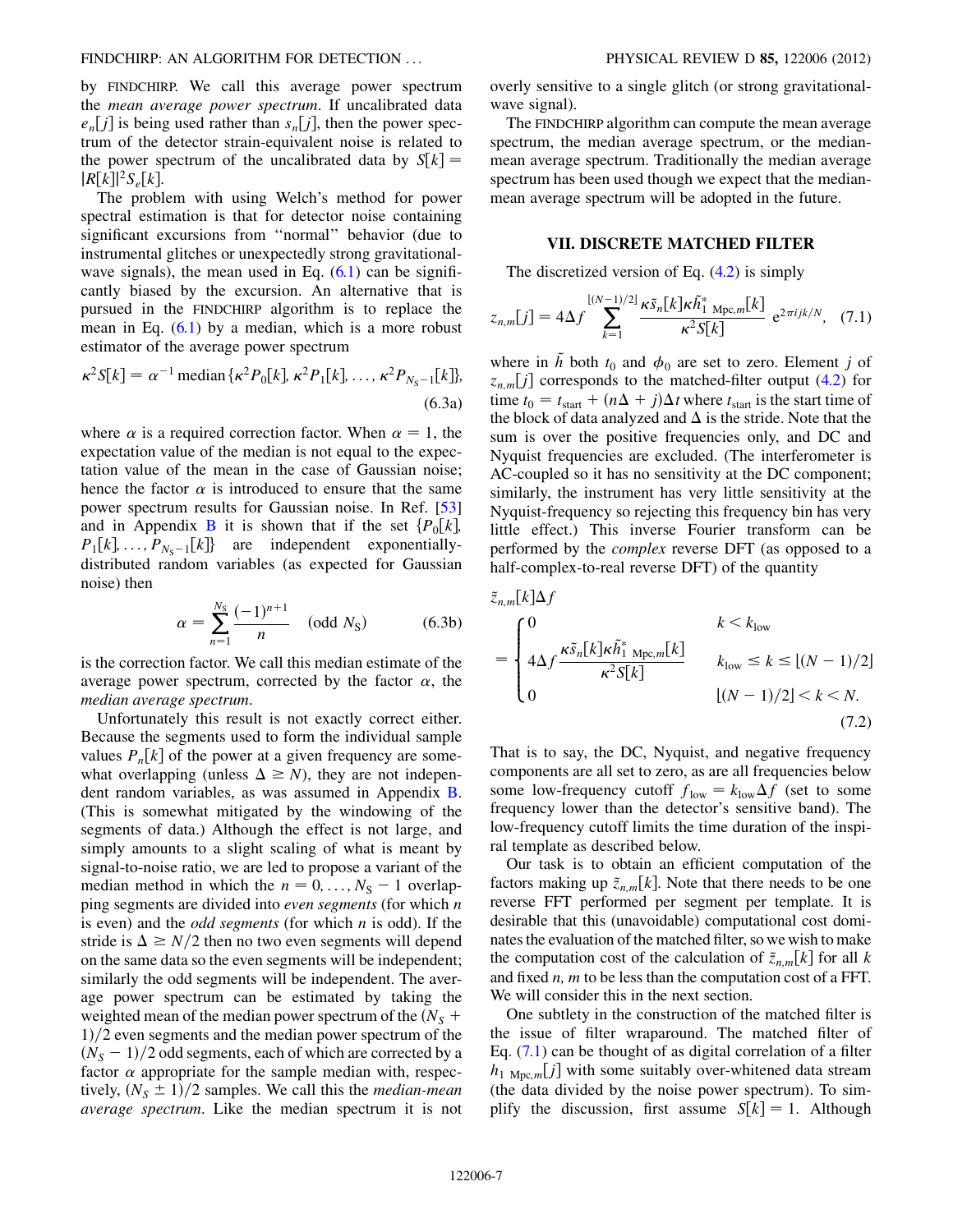$\tilde{h}_{1 \text{ Mpc},m}[k]$  is generated in the frequency domain via the stationary phase approximation, we can imagine that it stationary phase approximation, we can imagine that it came from a time-domain signal  $h_1$  <sub>Mpc,m</sub>[j] of duration  $T_{\text{chirp},m}$  that is given by Eq. ([3.5a\)](#page-3-2) for the low-frequency cutoff  $f_{low}$ . By convention of template generation, the time of coalescence corresponds to  $j = 0$ . Thus, the entire chirp waveform is nonzero only from  $t = t_0 - T_{\text{chirp},m}$  to  $t = t_0$ .<br>Because the discrete Fourier transform presumes that the Because the discrete Fourier transform presumes that the data is periodic, this is represented by having the chirp begin at point  $j = N - T_{\text{chirp},m}/\Delta t$  and end at point  $j = N - 1$ .<br>
N - 1 Thus  $h = \begin{cases} i! = 0 \end{cases}$  for  $i = 0$ ,  $N - 1 =$  $N-1$ . Thus  $h_1_{Mpc,m}[j] = 0$  for  $j = 0, ..., N-1-$ <br> $T_{\text{max}}$  (At The correlation of help is inter- $T_{\text{chirp},m}/\Delta t$ . The correlation of  $h_1$  <sub>Mpc,m</sub>[j] with the interferometer data will involve multiplying the  $T_{\text{chirp,m}}/\Delta t$ points of data *before* a given time with the  $T_{\text{chirp,m}}/\Delta t$ points of the chirp. When this is performed by the FFT correlation, this means that the first  $T_{\text{chirp},m}/\Delta t$  points of the matched-filter output involve data at times before the start of the segment, which are interpreted as the data values at the end of the segment (since the FFT assumes that the data is periodic). Hence the first  $T_{\text{chirp},m}/\Delta t$  points are of the correlation are invalid and must be discarded. That is, of the N points of  $z_{n,m}[j]$  in Equation ([7.1](#page-6-1)), only the points  $j = T_{\text{chirp},m}/\Delta t, \ldots, N-1$  are valid. Recall that the analysis segments of data are overlapped by an amount analysis segments of data are overlapped by an amount  $N - \Delta$ : this is to ensure that the matched-filter output is continuous (except at the very beginning of a data block) continuous (except at the very beginning of a data block). That is, only points  $j = T_{\text{chirp},m}/\Delta t, \ldots, N-1$  of  $z_{0,m}$  are<br>valid and only points  $j = T_{\text{chirp},m}/\Delta t, \ldots, N-1$  of  $z_{0,m}$  are valid and only points  $j = T_{\text{chirp},m}/\Delta t, \ldots, N - 1$  of  $z_{1,m}$  are<br>valid by the points  $i = \Delta N - 1$  of  $z_{1}$ . Lil correspond to valid, but points  $j = \Delta, ..., N - 1$  of  $z_{0,m}[j]$  correspond to points  $i = 0, N - \Delta - 1$  of  $z_i$ . [i] and these can be points  $j = 0, ..., N - \Delta - 1$  of  $z_{1,m}[j]$ , and these can be<br>used instead. Therefore EINDCHIPP must ensure that the used instead. Therefore FINDCHIRP must ensure that the amount that the data segments overlap,  $N - \Delta$  points, is<br>orgater than or equal to the duration  $T_{\text{tot}}$ . (At points of greater than or equal to the duration,  $T_{\text{chirp},m}/\Delta t$  points, of the filter:  $T_{\text{chirp},m}/\Delta t \leq N - \Delta$ .<br>The quantity that needs to be

The quantity that needs to be computed in Eq.  $(7.1)$  $(7.1)$  is more than just a correlation of the data  $s_n[j]$  with the filter  $h_1$  <sub>Mpc,m</sub>[j]: it also involves a convolution of the data with the response function (if we are performing frequencydomain calibration) and the inverse of the power spectrum. The interferometer has a relatively short impulse response, so this convolution will only corrupt a short amount of data (though now at the end as well as at the beginning of a analysis segment). However, the inverse of the power spectrum has many very narrow line features that act as sharp notch filters when applied to the data. These filters have an impulse response that is as long as the reciprocal of the resolution of the frequency series, which is set by the amount of data used to compute the periodograms that are used to obtain the average spectrum. Since this is the same duration as the analysis segment duration, the convolution of the data with the inverse power spectrum corrupts the entire matched-filter output.

To resolve this problem we apply a procedure to coarsegrain the inverse power spectrum called inverse spectrum truncation. Our goal is to limit the amount of the matched filter that is corrupted due to the convolution of the data with the inverse power spectrum. To do this we will begin with the time-domain version of the frequency-domain quantity  $S^{-1}[k]$ , truncate it so that it has finite duration,<br>and then find the frequency-domain quantity  $O[k]$  correand then find the frequency-domain quantity  $Q[k]$  corresponding to this truncated time-domain filter. Note that  $S^{-1}[k]$  is real and non-negative, and we want  $Q[k]$  to share<br>these properties. First, construct the time-domain quantity these properties. First, construct the time-domain quantity

<span id="page-7-0"></span>
$$
\kappa^{-1}q[j] = \Delta f \sum_{k=0}^{N-1} \sqrt{1/(\kappa^2 S[k])} e^{2\pi i jk/N},
$$
 (7.3a)

which can be done via a half-complex-to-real reverse FFT. Since  $S[k]$  is real and symmetric  $(S[k] = S[N - k])$ ,  $q[j]$ <br>will be real and symmetric (so that  $q[i] = q[N - i]$ ). This will be real and symmetric (so that  $q[j] = q[N - j]$ ). This quantity will be nonzero for all N points, though stronglyquantity will be nonzero for all N points, though stronglypeaked near  $j = 0$  and  $j = N - 1$ . Now create a truncated<br>quantity  $q_{\text{m}}[j]$  with a total duration of  $T = (T - \sqrt{2})$  at the quantity  $q_{\text{t}}[j]$  with a total duration of  $T_{\text{spec}}(T_{\text{spec}}/2$  at the beginning and  $T_{\text{spec}}/2$  at the end)

$$
\kappa^{-1}q_{\rm T}[j] = \begin{cases} \kappa^{-1}q[j] & 0 \le j < T_{\rm spec}/2\Delta t \\ 0 & T_{\rm spec}/2\Delta t \le j < N - T_{\rm spec}/2\Delta t \\ \kappa^{-1}q[j] & N - T_{\rm spec}/2\Delta t \le j < N. \end{cases} \tag{7.3b}
$$

Since  $q_T$  is real and symmetric, the discrete Fourier transform of  $q_T$  will also be real and symmetric, though not necessarily positive. Therefore we construct

$$
\kappa^{-2} Q[k] = \left[ \Delta t \sum_{j=0}^{N-1} \kappa^{-1} q_{\rm T}[j] e^{-2\pi i j k/N} \right]^2 \qquad (7.3c)
$$

This quantity is real, positive, and symmetric, as desired. Multiplying the data by  $Q[k]$  in the frequency-domain is equivalent to convolving the data with  $q_T[j]$  in the timedomain twice, which will have the effect of corrupting a duration of  $T_{\text{spec}}$  of the matched filter  $z_{n,m}[j]$  at the beginning and a duration of  $T_{\text{spec}}$  at the end of the data segment. This is in addition to the duration  $T_{\text{chirp},m}$  that is corrupted at the beginning of the data segment due to the correlation with the filter  $h_1$  <sub>Mpc,m</sub>[j]. Thus the total duration that is corrupted is  $2T_{\text{spec}} + T_{\text{chirp},m}$ , and this must be less than the time that adjacent segments overlap. The net effect of the inverse spectrum truncation is to smear out sharp spectral features and to decrease the resolution of the inverse power spectrum weighting.

For simplicity, we normally choose a 50% overlap (so that  $\Delta = N/2$ ). Of each data segment the middle half with  $j = N/4, \ldots, 3N/4 - 1$  is assumed to be valid matched-<br>filter output. Therefore, the inverse truncation duration filter output. Therefore, the inverse truncation duration  $T_{\text{spec}}$  and the maximum filter duration  $T_{\text{chirp},m}$  must satisfy  $T_{\text{spec}} + T_{\text{chirp},m} \leq T/4$  since a time  $T_{\text{spec}} + T_{\text{chirp},m}$  is corrupted at the beginning of the data segment.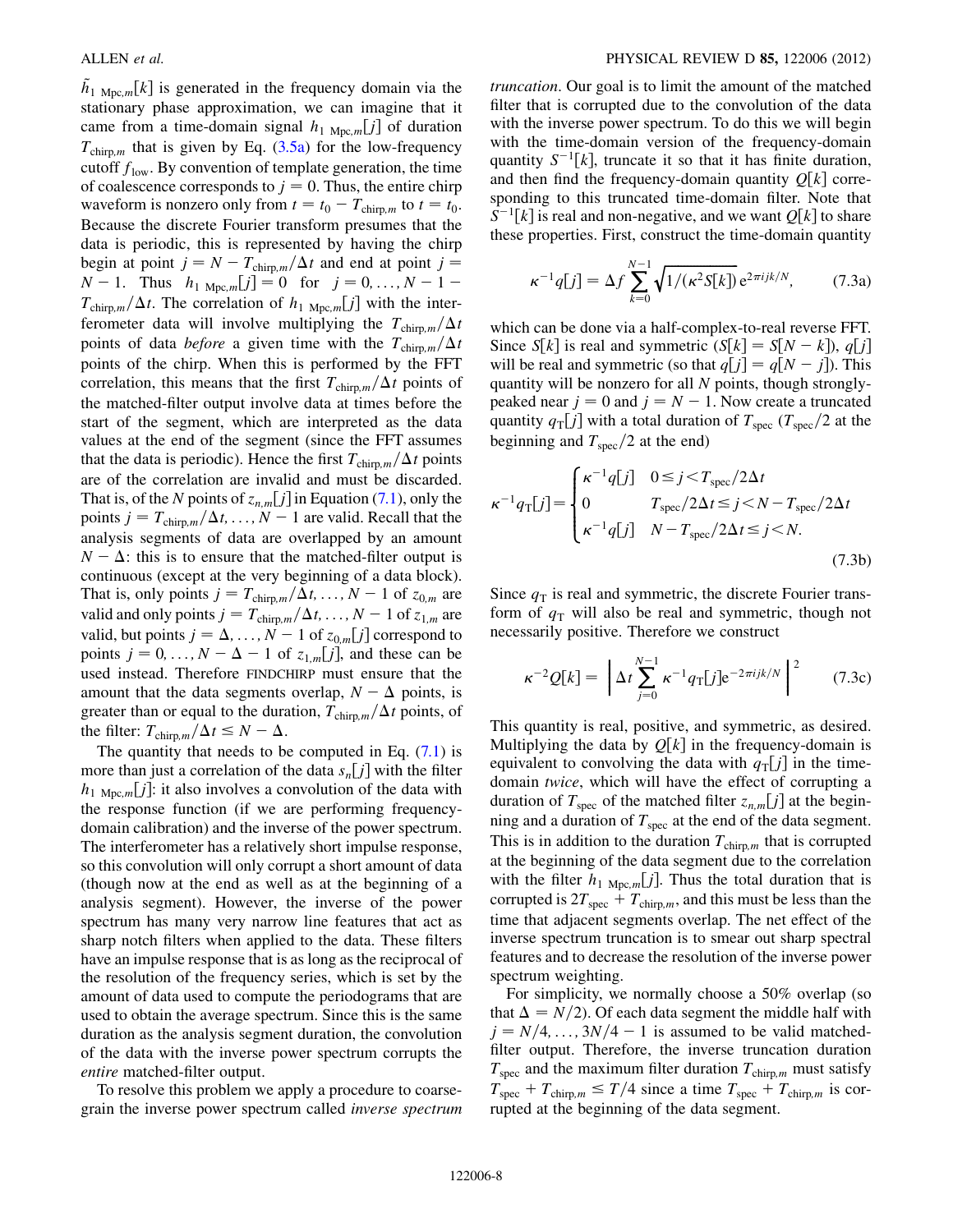### VIII. WAVEFORM DECOMPOSITION

<span id="page-8-6"></span>Our goal is now to construct the quantity

$$
\tilde{z}_{n,m}[k] = 4\kappa^{-2} Q[k]\kappa \tilde{s}_n[k]\kappa \tilde{h}_1^* \mathbf{M}_{\text{pc},m}[k] \qquad (8.1)
$$

as efficiently as possible. This quantity must be computed for every segment  $n$ , every template  $m$ , and every frequency bin in the range  $k = k_{\text{low}}, \ldots, k_{\text{high},m} - 1$  where  $k_{\text{low}} = 1f$  (A f) and  $k_{\text{low}}$  is the high frequency cutoff  $k_{\text{low}} = [f_{\text{low}}/\Delta f]$  and  $k_{\text{high,m}}$  is the high-frequency cutoff of the waveform template, which is given by the minimum of the ISCO frequency of Eq.  $(3.6)$  $(3.6)$  and the Nyquistfrequency

$$
k_{\text{high},m} = \min\{ |f_{\text{isco}}/\Delta f|, |(N+1)/2| \} \tag{8.2}
$$

<span id="page-8-0"></span>(recall that the ISCO frequency depends on the binary system's total mass so it is template-dependent). We can factorize  $\tilde{z}_{n,m}[k]$  as follows:

$$
\tilde{z}_{n,m}[k] = (\Delta f)^{-1} A_{1 \text{ Mpc},m} F_n[k] G_m[k] \tag{8.3}
$$

<span id="page-8-5"></span>where  $A_1_{\text{Mpc},m}$  is a *template normalization* (it needs to be

computed once per template but does not depend on  $k$ ),  $G_m[k] = \exp(i\Psi_m[k])$  with  $\Psi_m[k]$  is a *template phase*<br>which must be computed at all values of k for every which must be computed at all values of  $k$  for every template (but does not depend on the data segment), and  $F_n[k]$  is the FINDCHIRP *data segment* that must be computed for all values of k for each data segment (but does not depend on the template). As before, both  $t_0$  and  $\phi_0$  are set to zero in  $\Psi$ . FINDCHIRP first computes and stores the quantities  $F_n[k]$  for all data segments. Then, for each template m in the bank, the phasing  $\Psi_m[k]$  is computed<br>once and then applied to all of the data segments (thereby once and then applied to all of the data segments (thereby marginalizing the cost of the template generation).

To facilitate the factorization, we rewrite Eq. [\(3.4a\)](#page-2-2) with  $t_0 = \phi_0 = 0$  in the discrete form

$$
\kappa \tilde{h}_{1 \text{ Mpc},m}[k] = (\Delta f)^{-1} A_{1 \text{ Mpc},m} k^{-7/6} \exp(-i\Psi_m[k])
$$
\n(8.4)

with

$$
A_{1 \text{ Mpc},m} = -\kappa \left(\frac{5}{24\pi}\right)^{1/2} \left(\frac{GM_{\odot}/c^{2}}{1 \text{ Mpc}}\right) \left(\frac{GM_{\odot}}{c^{3}}\pi\Delta f\right)^{-1/6} \left(\frac{\mathcal{M}}{M_{\odot}}\right)^{5/6},
$$
\n
$$
\Psi_{m}[k] = -\pi/4 + \frac{3}{128\eta} \left[v_{m}^{-5}[k] + \left(\frac{3715}{756} + \frac{55}{9}\eta\right)v_{m}^{-3}[k] - 16\pi v_{m}^{-2}[k]\right]
$$
\n(8.5a)

$$
+\left(\frac{15\,293\,365}{508\,032}+\frac{27\,145}{504}\,\eta+\frac{3085}{72}\,\eta^2\right)v_m^{-1}[k]\bigg],\tag{8.5b}
$$

$$
v_m[k] = \left(\frac{GM_\odot}{c^3}\pi\Delta f\right)^{1/3} \left(\frac{M}{M_\odot}\right)^{1/3} k^{1/3}.\tag{8.5c}
$$

<span id="page-8-2"></span>The dependence on the data segment is wholly contained in the template-independent quantity  $F_n[k]$  which is

$$
F_n[k] = 4\kappa^{-2} Q[k] \kappa \tilde{s}_n[k] k^{-7/6}.
$$
 (8.6)

As mentioned earlier, FINDCHIRP computes and stores  $F_n[k]$  for all segments only once, and then reuses these precomputed spectra in forming  $\tilde{z}_{n,m}[k]$  according to Eq.  $(8.3)$  $(8.3)$  $(8.3)$ . The *k*-dependence on the template is wholly contained in the data-segment-independent quantity  $G_m[k]$  which is

<span id="page-8-4"></span>
$$
G_m[k] = \begin{cases} \exp(i\Psi_m[k]) & k_{\text{low}} \le k < k_{\text{high},m} \\ 0 & \text{otherwise} \end{cases} \tag{8.7}
$$

This quantity is known as the FINDCHIRP template.

The value of  $\sigma_m$  is also needed in order to normalize  $z_{n,m}[j]$  to compute signal-to-noise  $\rho$ . It is

$$
\sigma_m^2 = 4\Delta f \sum_{k=k_{\text{low}}}^{k_{\text{high},m}-1} \kappa^{-2} Q[k] |\kappa \tilde{h}_1|_{\text{Mpc},m}[k]|^2
$$
  
=  $A_{1}^2 \text{Mpc}, m \text{s}^2[k_{\text{high},m}],$  (8.8)

where

<span id="page-8-3"></span>
$$
s^{2}[k_{\text{high},m}] = \frac{4}{\Delta f} \sum_{k=k_{\text{low}}}^{k_{\text{high},m}-1} \kappa^{-2} Q[k] k^{-7/3}
$$
 (8.9)

needs to be computed only once per data block (i.e., only once per power spectrum)—it does not depend on the particular segment within a block or on the particular template in the bank, except in the high-frequency cutoff of the template (if it is less than the Nyquist-frequency). To account for this minimal dependence on the template, the quantity  $s[k_{\text{high}}]$  is precomputed for all values of  $k_{\text{high}}$ .

The division of the matched filter into the data-segmentonly quantity  $F_n[k]$  and the template-only quantity  $G_m[k]$ means that FINDCHIRP can efficiently compute the matched filter, or, rather, a quantity that is proportional to it

<span id="page-8-1"></span>
$$
\zeta_{m,n}[j] = \sum_{k=0}^{N-1} F_n[k]G_m[k]e^{2\pi ijk/N}.\tag{8.10}
$$

Notice that  $\zeta_{m,n}[j]$ , which is a complex quantity, can be computed using a simple unpormalized reverse EET of the computed using a simple unnormalized reverse FFT of the quantity  $F_n[k]G_m[k]$ . FINDCHIRP computes and stores  $F_n[k]$  for each of the  $N_s$  segments in the data block and then, for each template m in the bank,  $G_m[k]$  is computed and used to filter each of the  $N<sub>S</sub>$  segments. This means that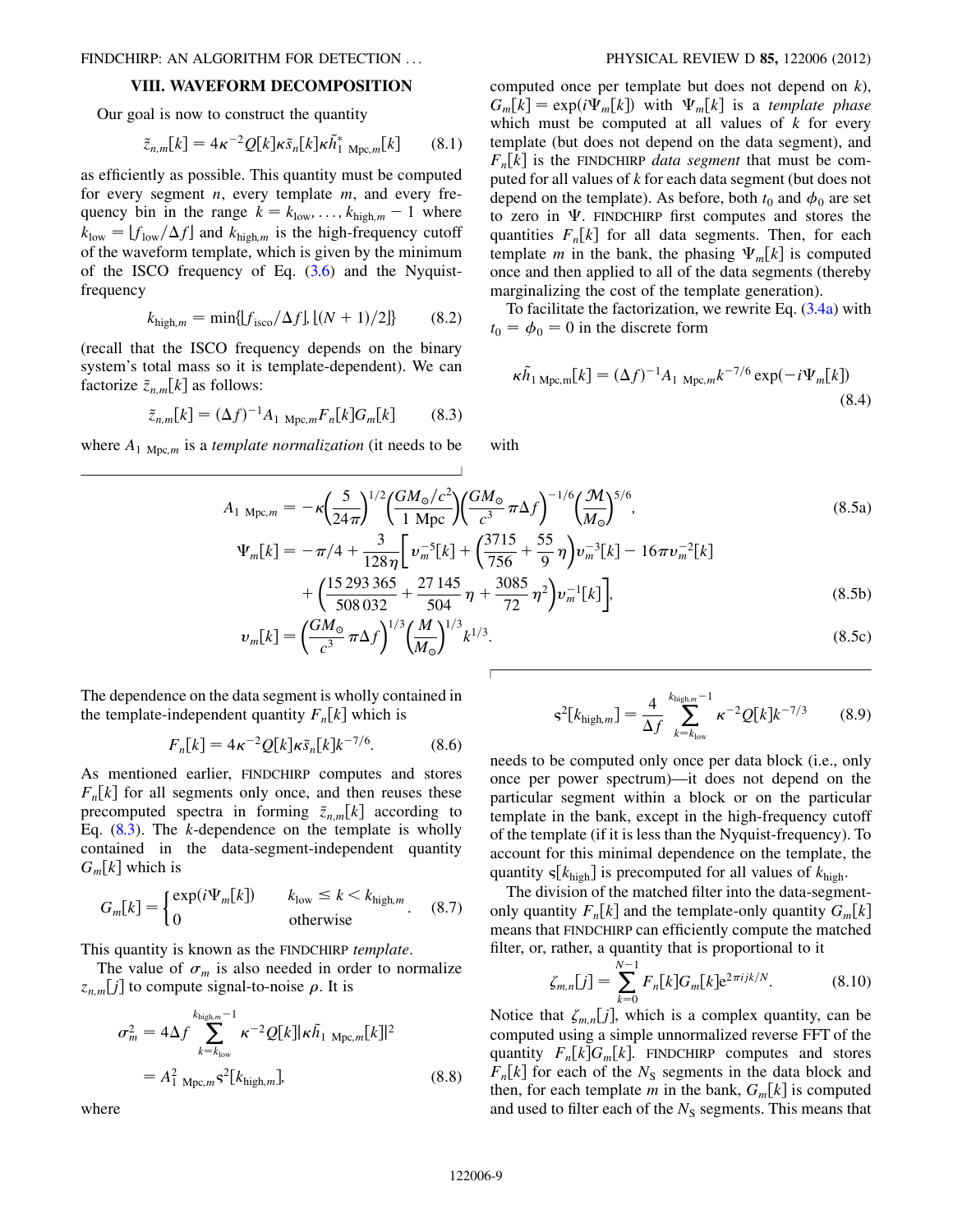for each data segment and template the computational cost is essentially limited to  $\sim N$  complex multiplications plus one complex reverse FFT.

<span id="page-9-0"></span>The quantities  $\zeta_{m,n}[j]$  and  $z_{m,n}[j]$  are simply related by a normalization factor

$$
z_{m,n}[j] = A_{1 \text{ Mpc},m} \zeta_{m,n}[j]. \tag{8.11}
$$

Furthermore, the signal-to-noise ratio is related to  $\zeta_{m,n}[j]$  via

$$
\rho_{m,n}^2[j] = |\zeta_{m,n}[j]|^2 / s^2[k_{\text{high},m}]. \tag{8.12}
$$

Rather than applying this normalization to construct the signal-to-noise ratio, FINDCHIRP instead scales the desired signal-to-noise ratio threshold  $\rho_{\star}$  to obtain a normalized threshold

$$
\zeta_{\star}^2 = \mathbf{s}^2 [k_{\text{high,m}}] \rho_{\star}^2 \tag{8.13}
$$

<span id="page-9-1"></span>which can be directly compared to the values  $|\zeta_{m,n}[j]|^2$ to determine if there is a candidate event (when  $|\zeta_{m,n}[j]|^2 > \zeta_{\star}^2$ . When an event candidate is located, the value of the signal-to-noise ratio can then be recovered for value of the signal-to-noise ratio can then be recovered for that event along with an estimate of the termination time,

$$
\hat{t}_0 = t_{\text{start}} + (n\Delta + j_{\text{peak}})\Delta t,\tag{8.14a}
$$

where  $j_{peak}$  is the point at which  $|\zeta_{m,n}[j]|$  is peaked; the effective distance of the candidate,

$$
\hat{D}_{\text{eff}} = \frac{|A_{1 \text{ Mpc},m}|s^{2}[k_{\text{high},m}]}{|\zeta_{m,n}|j_{\text{peak}}|} \text{ Mpc};
$$
\n(8.14b)

and the termination phase of the candidate,

$$
2\hat{\phi}_0 = \arg(z_{mn}[j_{\text{peak}}]) = \arg(-\zeta_{m,n}[j_{\text{peak}}]). \tag{8.14c}
$$

The relative sign in the argument arises because  $z_{m,n}$  and  $\zeta_{m,n}$  have opposite sign; this is because  $A_{1\text{Mpc},m}$ , which appears in Eq.  $(8.11)$  $(8.11)$  is negative.

# IX. THE CHI-SQUARED VETO

<span id="page-9-4"></span>The FINDCHIRP algorithm employs the chi-squared discriminator of Ref. [[13](#page-17-7)] to distinguish between plausible signal candidates and common types of noise artifacts. This method is a type of time-frequency decomposition that ensures that the matched-filter output has the expected accumulation in various frequency bands. (Noise artifacts tend to excite the matched filter at the high-frequency or the low-frequency, but seldom produce the same spectrum as an inspiral.)

For data consisting of pure Gaussian noise, the real and imaginary parts of  $\zeta_{m,n}[j]$  (for a given value of j) are independent Gaussian random variables with zero mean and variance  $s^2[k_{high,m}]$ . If there is a signal present at an effective distance  $D_{\text{eff}}$  then  $\langle \text{Re}\zeta_{m,n}[j]\rangle =$  $-A_1$   $_{\text{Mpc},m}$ ,  $\mathcal{L}^2[k_{\text{high},m}](1 \text{ Mpc}/D_{\text{eff}}) \sin 2\phi_0$  (at the termina-<br>tion time, where  $\phi_0$  is the termination phase)  $-A_{1\text{Mpc},m}s^2[k_{\text{high},m}](1\text{Mpc}/D_{\text{eff}})\cos 2\phi_0$  and  $\langle \text{Im}\zeta_{m,n}[j] \rangle =$ tion time, where  $\phi_0$  is the termination phase).

<span id="page-9-2"></span>Now consider the contribution to  $\zeta_{m,n}[j]$  coming from various frequency sub-bands

$$
\zeta_{\ell,m,n}[j] = \sum_{k=k_{(\ell-1)}}^{(k_{\ell}-1)} F_n[k] G_m[k] e^{2\pi i j k/N} \qquad (9.1)
$$

for  $\ell = 1, \ldots, p$ . The p sub-bands are defined by the frequency boundaries  ${k_0 = k_{\text{low}}, k_1, ..., k_p = k_{\text{high},m}}$ , which are chosen so that a true signal will contribute an equal amount to the total matched filter from each frequency band. This means that the values of  $k_{\ell}$  must be chosen so that

$$
\frac{4}{\Delta f} \sum_{k=k_{(\ell-1)}}^{(k_{\ell}-1)} \kappa^{-2} Q[k] k^{-7/3} = \frac{1}{p} \mathbf{s}^{2}[k_{\text{high,m}}]. \tag{9.2}
$$

With this choice of bands and for pure Gaussian noise, the real and imaginary parts of  $\zeta_{\ell,m,n}[j]$  will be independent Gaussian random variables with zero mean and variance  $s^{2}[k_{\text{high},m}]/p$ . Furthermore, the real and imaginary parts of  $\zeta_{\ell,m,n}[j]$  and  $\zeta_{\ell',m,n}[j]$  with  $\ell \neq \ell'$  will be independent<br>since  $\zeta_{\ell}$  [i] and  $\zeta_{\ell'}$  [i] are constructed from disjoint since  $\zeta_{\ell,m,n}[j]$  and  $\zeta_{\ell',m,n}[j]$  are constructed from disjoint bands. Also note that bands. Also note that

$$
\zeta_{m,n}[j] = \sum_{\ell=1}^{p} \zeta_{\ell,m,n}[j]. \tag{9.3}
$$

<span id="page-9-3"></span>The chi-squared statistic is now constructed from  $\zeta_{\ell,m,n}[j]$  as follows:

$$
\chi_{m,n}^2[j] = \sum_{\ell=1}^p \frac{|\zeta_{\ell,m,n}[j] - \zeta_{m,n}[j]/p|^2}{s^2[k_{\text{high},m}]/p},\qquad(9.4)
$$

For pure Gaussian noise,  $\chi^2$  is chi-squared distributed with  $\nu = 2p - 2$  degrees of freedom. That  $\nu = 2p - 2$  rather<br>than  $\nu = 2p$  results from the fact that the sample mean than  $\nu = 2p$  results from the fact that the sample mean  $\zeta_{m,n}[j]/p$  is subtracted from each of values of  $\zeta_{\ell,m,n}[j]$  in the sum. However, this subtraction guarantees that, in the presence of a signal that exactly matches the template  $h_{1 \text{Mpc},m}$  (up to an arbitrary amplitude factor and a coalescence phase), the value of  $\chi^2$  is unchanged. Thus,  $\chi^2$  is chisquared distributed with  $\nu = 2p - 2$  degrees of freedom in<br>Gaussian noise with or without the presence of an exactly Gaussian noise with or without the presence of an exactly matched signal.

If there is a small mismatch between a signal present in the data and the template, which would be expected since the templates are spaced on a grid and are expected to provide a close match but not a perfect match to a true signal, then  $\chi^2$  will acquire a small noncentral parameter. This is because the mismatched signal may not shift the mean value of the real parts of  $\{\zeta_{\ell,m,n}\}$  by the same amount (for each  $\ell$ ), and similarly the mean values of the imaginary parts of  $\{\zeta_{\ell,m,n}\}$  may not be shifted by the same amounts. The effect on the chi-squared distribution is to introduce a noncentral parameter that is no larger than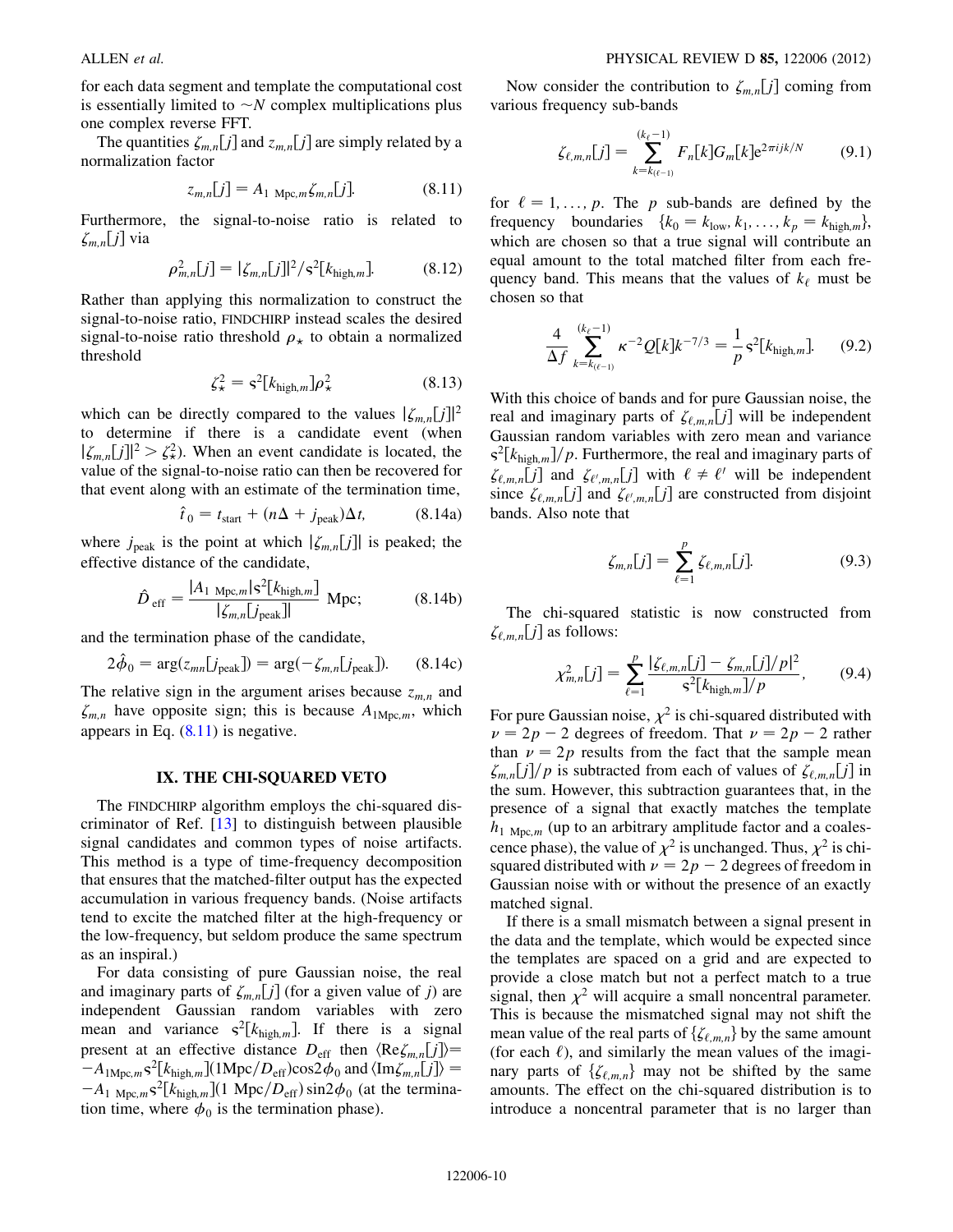$\lambda_{\text{max}} = 2\delta\sigma_m^2/D_{\text{eff}}^2$  where  $D_{\text{eff}}$  is the effective distance of the true signal and  $\delta$  is the *mismatch* between the the true signal and  $\delta$  is the *mismatch* between the true signal and the template  $h_1$  <sub>Mpc,*m*</sub>, which could be as large as the maximum mismatch of the template bank that is used [[8\]](#page-17-33).

Even for small values of  $\delta$  (3% is a canonical value), a large value of  $\chi^2$  can be obtained for gravitational waves from nearby binaries. Therefore, one should not adopt a fixed threshold on  $\chi^2$  lest very loud binary inspirals be rejected by the veto. For a noncentral chi-squared distribution with  $\nu$  degrees of freedom and a noncentral parameter of  $\lambda$ , the mean of the distribution is  $\nu + \lambda$  while the variance is between 1 and 2 times the mean (the variance equals twice the mean when  $\lambda = 0$  and the variance equals the mean for  $\lambda \gg \nu$ ). Thus it is useful to adopt a threshold<br>on the quantity  $v^2/(v + \lambda)$  which would be expected to on the quantity  $\chi^2/(\nu + \lambda)$ , which would be expected to be on the order of unity even for very large signals. The FINDCHIRP algorithm adopts a threshold on the related quantity

$$
\Xi_{m,n}[j] = \frac{\chi_{m,n}^2[j]}{p + \delta \rho_{m,n}^2[j]}.
$$
\n(9.5)

<span id="page-10-1"></span>Sometimes the quantity  $r^2 = \frac{\chi^2}{p}$  is referred to, rather than  $\Xi$ , but this quantity does not include the effect of the noncentral parameter.

#### X. TRIGGER SELECTION

<span id="page-10-0"></span>The signal-to-noise ratio threshold is the primary parameter in identifying candidate events or triggers. As we have said, the FINDCHIRP algorithm does not directly compute the signal-to-noise ratio, but rather the quantity  $\zeta_{m,n}[j]$  given in Eq. ([8.10](#page-8-1)), whose square modulus is then compared to a normalized threshold given by Eq. ([8.13](#page-9-1)). The computational cost of the search is essentially the cost of  $O(N)$  complex multiplications plus  $O(N \log N)$  operations to perform the reverse FFT of Eq. ([8.10](#page-8-1)), and an additional  $O(N)$  operations to form the square modulus of  $\zeta_{m,n}[j]$  for all j. In practice, the computational cost is dominated by the reverse complex FFT.

Triggers that exceed the signal-to-noise ratio threshold are then subjected to a chi-squared test. However, the construction of  $\chi^2_{m,n}[j]$  is much more costly than the con-<br>struction of  $\chi^2$  [i] simply because *n* reverse complex struction of  $\zeta_{m,n}[j]$  simply because p reverse complex FFTs of the form given by Eq.  $(9.1)$  $(9.1)$  $(9.1)$  must be performed.<sup>2</sup> The cost of performing a chi-squared test is essentially p times as great as the cost of performing the matched filter. FINDCHIRP will only perform the chi-squared test if a threshold-crossing trigger is found. Therefore, if threshold-crossing triggers are rare then the cost of the chi-squared test is small compared to the cost of the filtering. Early LIGO science runs (S1 and S2) used a ''singlestage'' pipeline, in which the chi-squared veto is computed as described here. For reasons of computational cost, later LIGO and/or Virgo analyses used a ''two-stage'' pipeline in which triggers are required to be coincident between at least two different detectors before the chi-squared is computed. This is achieved by disabling the chi-squared test on the first pass of trigger generation on individual detectors and then only applying it on the triggers that survive the coincidence criteria. The chi-squared computation is easily parallelizable and a GPU can be used to perform the calculation. Simple GPU implementations of the chi-squared veto have been shown to reduce the cost of performing the chi-squared by a factor of  $\sim$  20 [\[54,](#page-17-42)[55\]](#page-17-43). Given this reduced cost, future LSC analyses are likely to again use the single-stage pipeline for simplicity. Additional speed gains can be realized by moving the entire FINDCHIRP computation onto the GPU.

A true signal in the data is expected to produce a sharp peak in the matched-filter output at almost exactly the correct termination time  $t_0$  (usually within one sample point of the correct time in simulations). For sufficiently loud signals, however, a signal-to-noise threshold may be crossed for several samples even though the correct termination time will have a much greater signal-to-noise ratio than nearby times. Non-Gaussian noise artifacts may produce many threshold-crossing triggers, often for a duration similar to the duration of the inspiral template that is used. In principle, a large impulse in the detector output at sample  $j_0$  can cause triggers for samples  $j_0$  -<br>  $T = \sqrt{\Delta t} \le i \times i + (T - + T_{\text{max}})/\Delta t$ . Rather than re- $T_{\text{spec}}/\Delta t \leq j \leq j_0 + (T_{\text{spec}} + T_{\text{chirp},m})/\Delta t$ . Rather than record triggers for all samples in which the signal-to-noise threshold is exceeded while the chi-squared test is satisfied, FINDCHIRP has the option of maximizing over a chirp: essentially clustering together triggers that lie within a time  $T_{\text{chirp},m}$ . Algorithmically, whenever  $|\zeta_{m,n}[j]|^2 > \zeta_{\star}^2$  and  $\overline{\Xi}_{m,n}[j] < \overline{\Xi}_{\star}$ , a trigger is created with a value of a and  $y^2$  If this trigger is within a time with a value of  $\rho$  and  $\chi^2$ . If this trigger is within a time  $T_{\text{chirp},m}$  after an earlier trigger with a *larger* value of the signal-to-noise ratio  $\rho$ , discard the *current* trigger (it is clustered with the previous trigger). If this trigger is within a time  $T_{\text{chirp},m}$  after an earlier trigger with a smaller signal-to-noise ratio  $\rho$ , discard the *earlier* trigger (the previous trigger is clustered with the current trigger). The result is a set of remaining triggers that are separated by a time of at least  $T_{\text{chirp},m}$ . Note that this algorithm depends on the order in which the triggers are selected, i.e., a different set of triggers may arise if the triggers are examined in inverse order of j rather than in order of  $j$ . FINDCHIRP applies the conditions as  $j$  is advanced from  $j = N/4$  to  $j = 3N/4 - 1$  (i.e., forward

<sup>&</sup>lt;sup>2</sup>If  $\chi^2_{m,n}[j]$  is only required for one particular j then there is a ore efficient way to compute it. However, the FINDCHIRP more efficient way to compute it. However, the FINDCHIRP algorithm does not employ the chi-squared test so much as a veto as a part of a constrained maximization of signal-to-noise for times in which the chi-squared condition is satisfied. Thus,  $\chi^2_{m,n}[j]$  needs to be computed for all j if it is computed at all.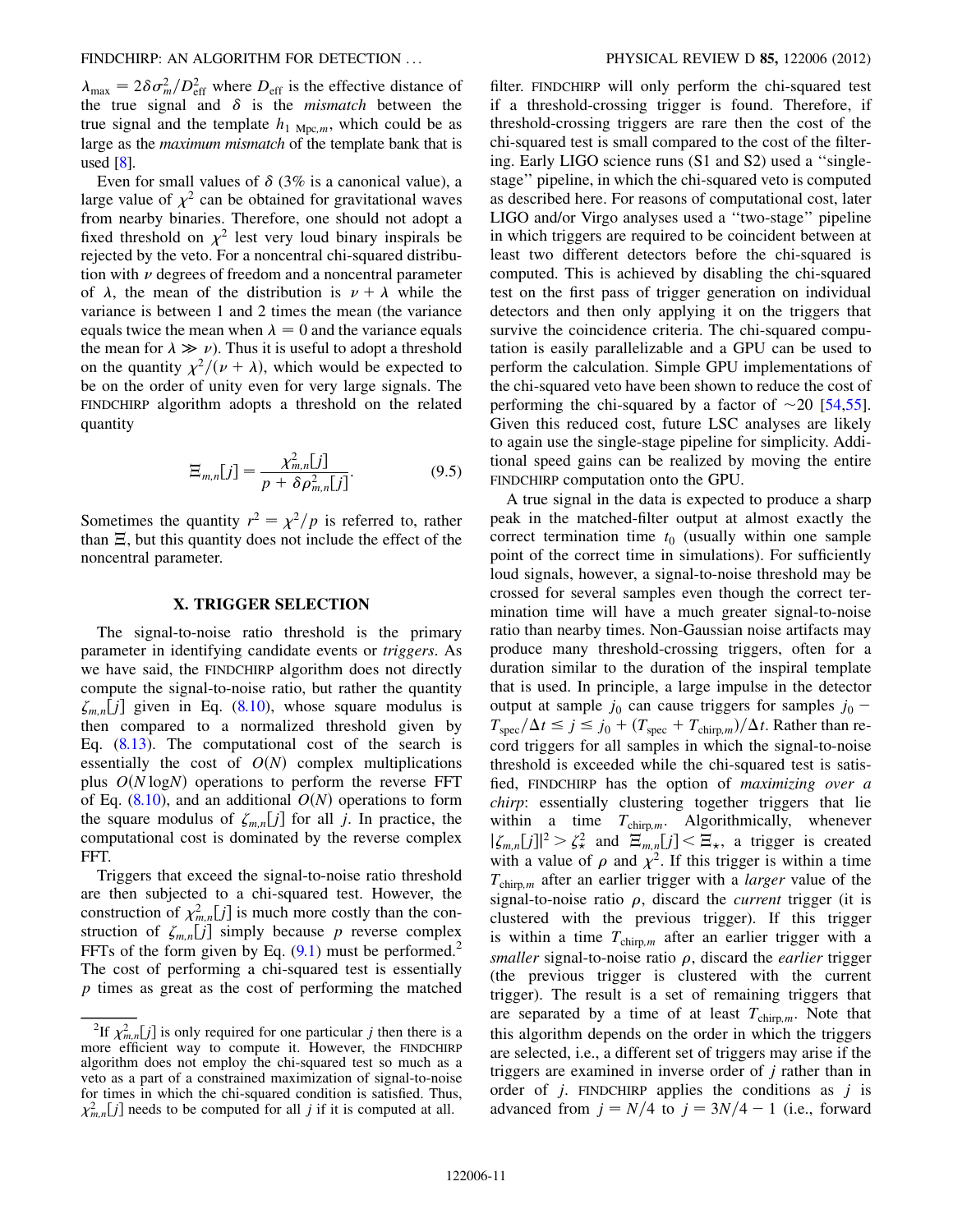<span id="page-11-0"></span>

FIG. 1. FINDCHIRP flow chart. The main computation takes place in two loops: the outer loop (in light grey) is over templates while the inner loop (in dark grey) is over data segments. The chi-squared branch, shown with a checkerboard pattern, is within the inner loop and is computationally costly. However, this branch is only executed if a candidate event is identified. Therefore, the computational cost is dominated by the procedure shown with a thick border: the calculation of the matched filter given by Eq. ([8.10\)](#page-8-1).

in time). $3$  The effect of the maximizing over a chirp is to retain any true signal without introducing any significant bias in parameters, e.g., time of arrival (which can be demonstrated by simulations), while reducing the number of triggers that are produced by noise artifacts.

## XI. EXECUTION OF THE FINDCHIRP ALGORITHM

In this section, we describe the sequence of operations that comprise the FINDCHIRP algorithm and highlight the tunable parameters of each operation. The algorithm is also illustrated in Fig. [1](#page-11-0).

Since we are only describing the FINDCHIRP algorithm itself, we assume that a bank of templates  $(M, \mu)$ <sub>m</sub> has already been constructed for a given minimal match  $\delta$ ,

<sup>&</sup>lt;sup>3</sup>Other methods can also be employed, for example, maximizing all triggers that are separated in time by less than  $T_{\text{chirp,m}}$ .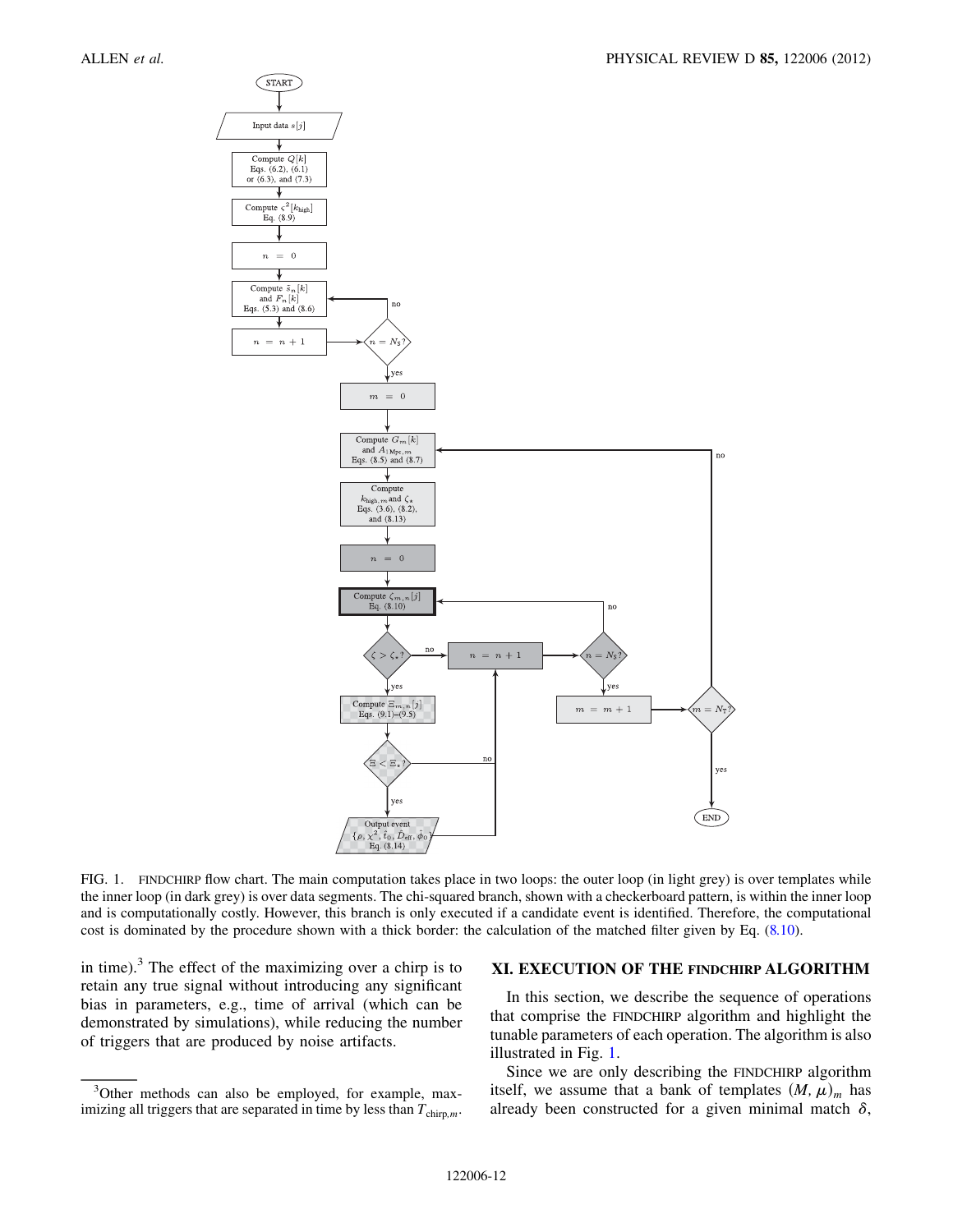according to the methods described in [\[8](#page-17-33)–[10](#page-17-44)] and we are provided with either calibrated strain data  $s[i]$  or the output error signal of the interferometer  $e[j]$  and instrument calibration  $R[k]$  as described in [\[48\]](#page-17-36).

The initial operation is to scale the strain data by the dynamic-range factor  $\kappa$ , and divide it into data segments  $\kappa s_n[j]$  suitable for analysis. The data segment duration T,<br>stride length  $\Lambda$  and number of data segments  $N_c$  in a block stride length  $\Delta$ , and number of data segments  $N<sub>S</sub>$  in a block are selected. These quantities then define a data block length according to Eq. [\(5.2\)](#page-5-3). A sample rate  $1/\Delta t$  must be chosen (which must be less than or equal to the sample rate of the detector data acquisition system); the sample rate and data segment length define the number of points in a data segment  $N = T/\Delta t$ . As mentioned previously, the lengths and sample rate are chosen so that  $N$  is an integer power of 2.

The next operation is construction of an average power spectrum  $\kappa^2 S[k]$  using a specified data window  $w[j]$  and<br>nower spectrum estimation method (Welch's method, the power spectrum estimation method (Welch's method, the median method, or the median-mean method). The number of periodograms used in the average power spectrum estimate is typically chosen to be equal to the number of data segments, although different numbers of periodograms could be chosen. An inverse spectrum duration  $T_{\text{spec}}$  is then given in order to construct the truncated inverse power spectrum  $\kappa^{-2}Q[k]$ , according to Eq. [\(7.3\)](#page-7-0).<br>Each input data segment is Fourier transf

Each input data segment is Fourier transformed to obtain  $\kappa \tilde{s}_n[k]$ . The quantity  $F_n[k]$  described in Eq. ([8.6](#page-8-2)) can then<br>be constructed. All frequency components of  $F[k]$  below. be constructed. All frequency components of  $F_n[k]$  below a specified low-frequency cutoff  $f_{low}$  are set to zero, as are the DC and Nyquist components. The templateindependent normalization constants  $\varsigma[k_{\text{high}}]$  described in Eq. ([8.9](#page-8-3)) are also computed at this point.

The algorithm now commences a loop over the  $N_T$ templates in the bank, using the specified signal-to-noiseratio and modified chi-squared thresholds,  $\rho_{\star}$  and  $\Xi_{\star}$ , and the method of maximizing over triggers. For each template  $(M, \mu)_m$ , the FINDCHIRP template  $G_m[k]$  is computed, ac-cording to Eq. [\(8.7\)](#page-8-4). The high-frequency cutoff  $k_{\text{high},m}$  for the template is obtained using Eq.  $(3.6)$  $(3.6)$  $(3.6)$  and used to select the correct value of  $s^2[k_{\text{high,m}}]$  for the template. The normalized signal-to-noise threshold  $\zeta_{\star}$  is then computed for this template according to Eq.  $(8.13)$  $(8.13)$ .

An inner loop over the FINDCHIRP data segments is then entered. For each FINDCHIRP segment  $F_n[k]$  and FINDCHIRP template  $G_m[k]$  the filter output  $\zeta_{m,n}$  is computed according to Eq.  $(8.10)$  $(8.10)$ . The trigger selection algorithm described in Sec.  $X$  is now used to determine if any triggers should be generated for this data segment and template, given the supplied thresholds and trigger maximization method. If necessary, the chisquared veto is computed at this stage, according to Eq.  $(9.4)$  and the threshold given in Eq.  $(9.5)$  $(9.5)$  $(9.5)$ . If any triggers are generated, the template parameters  $(M, \mu)$ <sub>m</sub> are stored, along with the termination time

 $\hat{t}_0$ , signal-to-noise ratio, effective distance  $\hat{D}_{\text{eff}}$ , termination phase  $\hat{\phi}_0$ , chi-squared veto parameters, and the normalization constant  $\sigma_m^2$  of the trigger. The triggers are generated and stored to disk for later stages of the analysis pipeline.

The segment index  $n$  is then incremented and the loop over the data segments continues. Once all  $N<sub>S</sub>$  data segments have been filtered against the template, the template index *m* is incremented and the loop over templates continues until all  $N<sub>T</sub>$  templates have been filtered against all  $N<sub>S</sub>$  data segments.

# XII. CONCLUSION

Profiling of the inspiral search code based on the FINDCHIRP algorithm was performed on a 3 GHz Pentium 4 CPU with seven data segments of length 256 seconds. The data was read from disk, resampled from 16384 Hz to 4096 Hz and filtered against a bank containing 474 templates using the FFTW package [\[50\]](#page-17-38) to perform the discrete Fourier transforms; the resulting 1255 triggers were written out to disk. Of the 2909 seconds of execution time, 1088 seconds were spent performing complex FFTs required by the matched filter, and 1600 seconds performing the chi-squared veto. Of the time taken to perform the chisquared veto, 1244 seconds are spent executing inverse FFTs. In total, 2300 seconds of the 2900 are spent doing FFTs, which means that the execution of the FINDCHIRP algorithm is FFT-dominated, as desired.

In practice, the FINDCHIRP algorithm is only a part of the search for gravitational waves from binary inspiral. An inspiral analysis pipeline typically includes data selection, template bank generation, trigger generation using FINDCHIRP, trigger coincidence tests between multiple detectors, vetoes based on instrumental behavior, coherent combination of the optimal filter output from multiple detectors, and finally manual candidate followups. Pipelines vary between specific analyses and the topology of the analysis pipelines has evolved due to the specific demands of particular observing runs [\[14–](#page-17-8)[16,](#page-17-13)[18,](#page-17-14)[19](#page-17-15)[,21–](#page-17-16)[25](#page-17-9)].

It is simple to modify the FINDCHIRP algorithm to use restricted post-Newtonian templates higher than secondorder by adding addition terms to the construction of the FINDCHIRP template phase in Eq.  $(8.5b)$  $(8.5b)$ . The phasing equations used in the LSC implementation of FINDCHIRP are given in Appendix [A](#page-13-0) for completeness. Appendix [A](#page-13-0) described the modification of FINDCHIRP used to search for time-domain templates, e.g., those based on post-Newtonian resummation techniques, such as the effective one body formalism [[37\]](#page-17-23). These modifications cannot make use of the factorization used in the stationary phase templates, but they allow efficient reuse of the search code developed and tested for the frequency-domain post-Newtonian templates.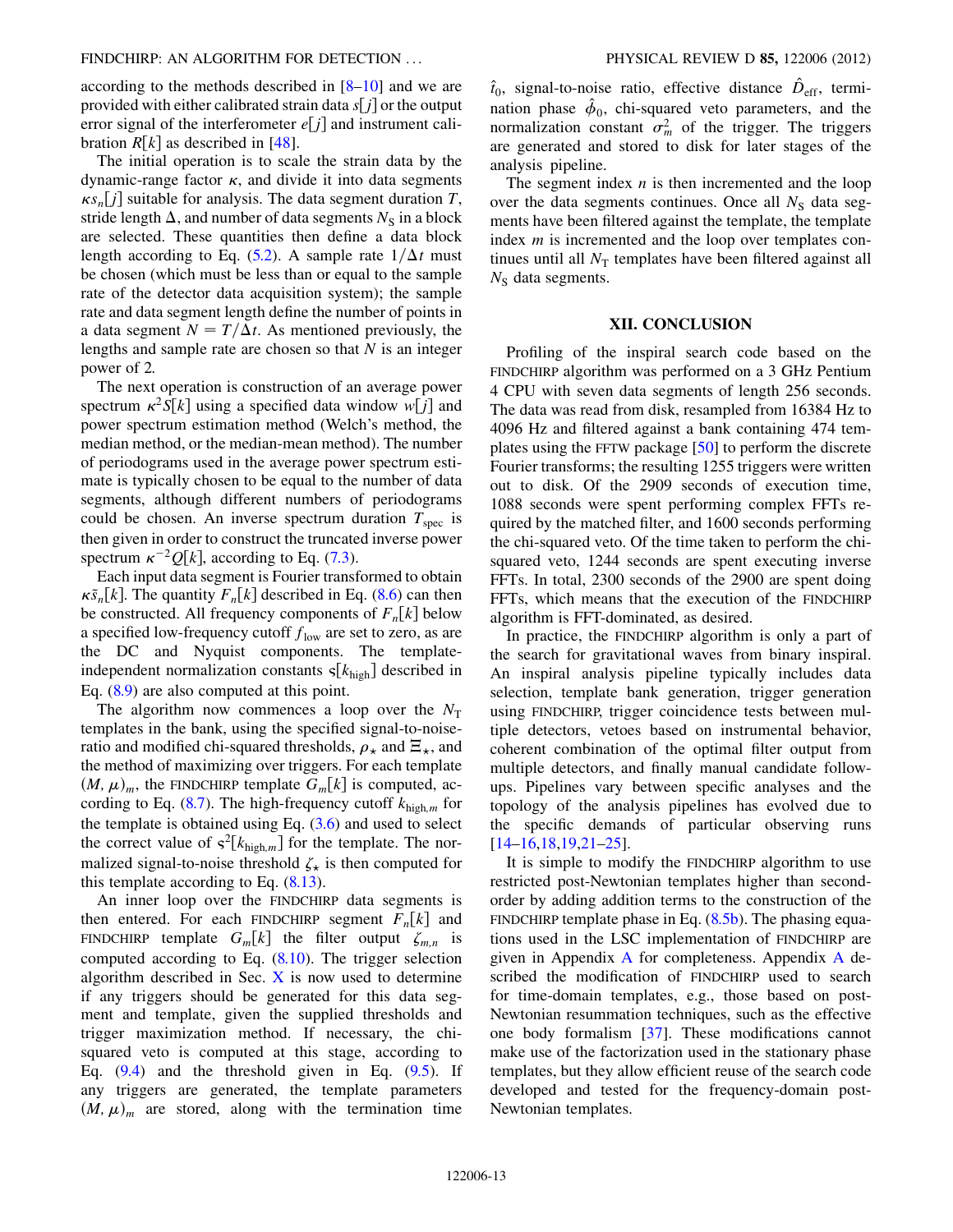### ACKNOWLEDGMENTS

We would like to thank Stanislav Babak for several useful suggestions and corrections on this work. This work has been supported in part by the National Science Foundation Grant Nos. PHY-9728704, PHY-0071028, PHY-0099568, PHY-0200852, PHY-0701817, PHY-0847611, and PHY-0970074, and by the LIGO Laboratory coperative agreement PHY-0107417. Patrick Brady is also grateful to the Alfred P Sloan Foundation for support. Patrick Brady and Duncan Brown also thank and the Research Corporation Cottrell Scholars Program for support.

# <span id="page-13-0"></span>APPENDIX A: ALGORITHM FOR TEMPLATES GENERATED IN THE TIME-DOMAIN

The optimization of the FINDCHIRP algorithm described above is dependent on the use of frequency-domainrestricted post-Newtonian waveforms as the template. It is a simple matter, however, to modify the algorithm (and hence the code used to implement the algorithm) so that an arbitrary waveform generated in the time-domain  $h(t)$  may be used as the matched-filter template. This allows use of inspiral templates such as the effective one body (EOB) [\[37\]](#page-17-23) waveforms. These waveforms have been tuned to numerical relativity simulations of coalescing black holes and have a higher overlap with higher-mass signals in the sensitive band of the LIGO detectors [[38](#page-17-24)]. Other waveforms of interest are described in [[56](#page-17-45)–[60\]](#page-18-1). In this Appendix, we describe the modifications necessary to use time-domain templates in FINDCHIRP.

We assume that the desired template waveform is generated in the form

$$
h_{1 \text{ Mpc},m}(t) = A_m(t - t_0) \cos[2\phi_0 + 2\phi_m(t - t_0)], \text{ (A1)}
$$

where  $t_0$  and  $\phi_0$  are the termination time and phase, as described in Sec. [III](#page-1-1), and  $A_m(t)$  and  $\phi_m(t)$  are the particular amplitude and phase evolution for the mth template in the bank. The bank may include parameterization over binary component spins as well as masses. The template waveform is generated from the low-frequency cutoff  $f_{low}$  and is normalized to the canonical distance of 1 Mpc. Recall the factorization of the matched-filter output, given by Eq. ([8.3](#page-8-0)):

$$
\tilde{z}_{n,m}[k] = (\Delta f)^{-1} A_1 \mathop{\rm Mpc}\nolimits_m F_n[k] G_m[k]. \tag{A2}
$$

Since we are now only provided with the numerical value of the waveform as a function of time, we cannot perform the same factorization of the waveform as for stationary phase templates. Instead, to compute the FINDCHIRP data segment  $F_n[k]$ , we remove the template-dependent amplitude by making the replacement  $k^{-7/6} \rightarrow 1$  in Eq. [\(8.6\)](#page-8-2).<br>Similarly the form of  $A_{1, M}$  is now much simpler with Similarly, the form of  $A_1$  <sub>Mpc,m</sub> is now much simpler, with  $A_{1 \text{Mpc},m} = 1.$ 

To construct the FINDCHIRP template  $G_m[k]$ , we construct a segment of length  $N$  sample points and populate it with the discrete samples of the template waveform  $h_{1 \text{Mpc},m}[j]$ . The waveform is sampled at the sampling interval of the matched filter  $\Delta t$ . When we place the waveform in this segment, we must ensure that the termination of the waveform is placed at the sample point  $j = 0$ , i.e.,  $t_0 = 0$ . For example, if the template is a post-Newtonian waveform generated in the time-domain [[40\]](#page-17-26), then it is typical to end the waveform generation at the time which the frequency evolution of the waveform ceases to be monotonically-increasing and not the time at which the gravitational-wave frequency goes to infinity. Thus the last nonzero sample point of the generated template may not correspond to the formal time of coalescence. If the algorithm generating the waveform provides the FINDCHIRP algorithm a formal coalescence time, the waveform is placed so that the coalescence time is at the last sample point in the segment. Any subsequent signal (such as merger and ringdown, in the case of EOB) is wrapped around to the start of the segment. If a formal coalescence time is not provided, the waveform is placed so that the last nonzero sample of the template is at the end of the seg-ment. As discussed in Sec. [III,](#page-1-1) this causes some ambiguity in the meaning of the recorded arrival time, but as long as this is consistent among all detectors in the network, this is not a significant effect. After placing the waveform in the segment, we construct the discrete forward Fourier transform of the waveform, as described by Eq.  $(2.3)$  and construct

$$
G_m[k] = \begin{cases} \Delta f \kappa \tilde{h}_1^* \, \text{Mpc}, m[k] & k_{\text{low}} \le k < k_{\text{high},m} \\ 0 & \text{otherwise.} \end{cases} \tag{A3}
$$

Finally, we construct the normalization constant

$$
\varsigma_m^2 = 4\Delta f \sum_{k=k_{\text{low}}}^{k_{\text{high},m}-1} \kappa^{-2} Q[k] |\kappa \tilde{h}_1|_{\text{Mpc},m}[k]|^2, \quad (A4)
$$

which is now dependent on the template parameters. Once we have constructed these quantities we may proceed with the FINDCHIRP algorithm described in Sec. [VIII](#page-8-6) and [IX](#page-9-4) to obtain the signal-to-noise ratio and the value of the chisquared veto for the particular template we have chosen. The computational operations required per template are increased by  $O(N \log N)$  for the additional real-to-halfcomplex forward FFT to construct  $\tilde{h}_1$  <sub>Mpc,*m*</sub>, and  $O(N)$ operations to construct  $s_m^2$ .

# <span id="page-13-1"></span>APPENDIX B: BIAS IN MEDIAN POWER SPECTRUM ESTIMATION

Here we compute the bias  $\alpha$  of the median of a set of periodograms relative to the mean of a set of periodograms. We assume that the periodograms are obtained from Gaussian noise. In this Appendix, let us focus on one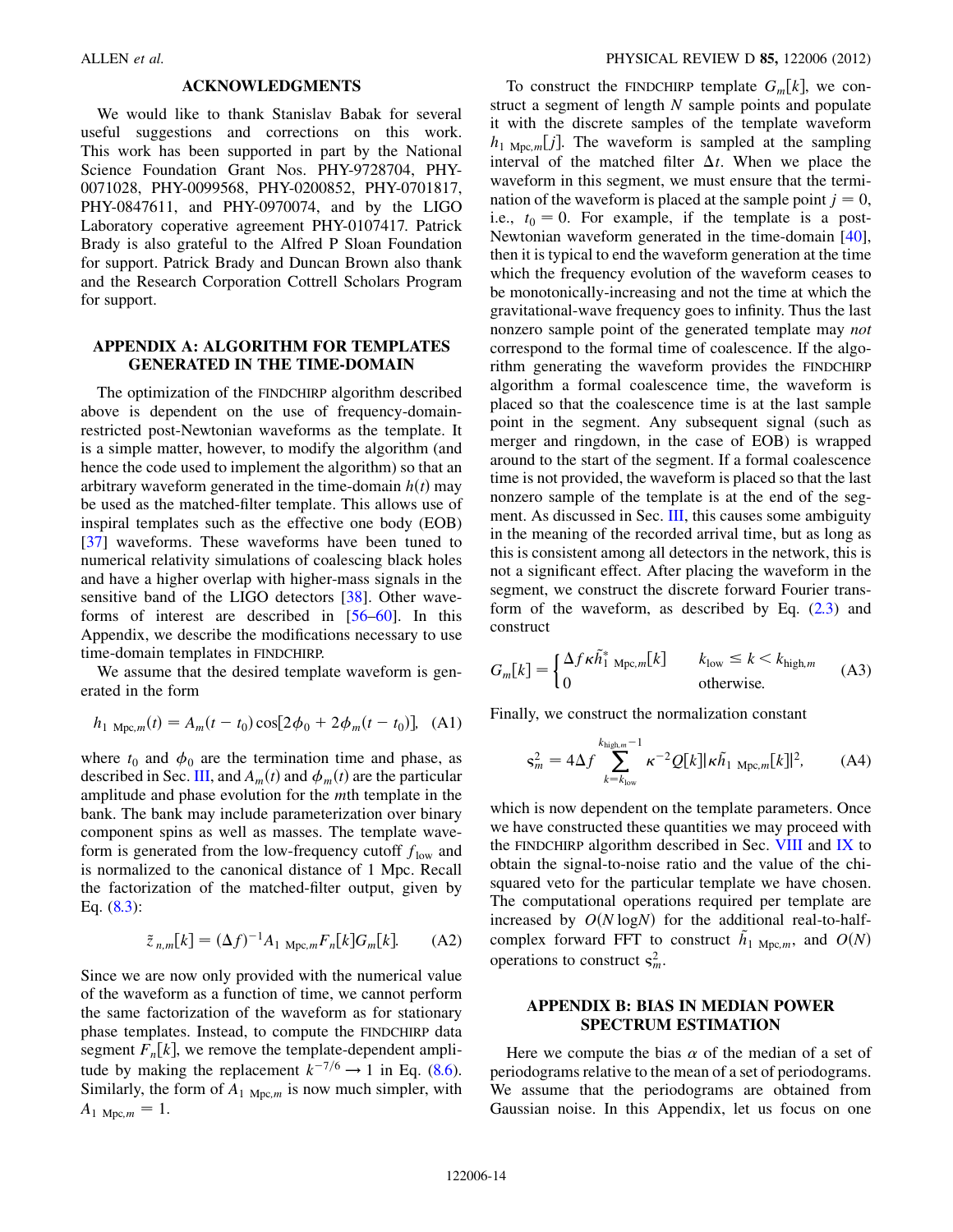frequency bin of the periodogram, and for brevity we adopt the symbol  $x$  for the power in the frequency bin, that is, we define  $x_{\ell} = P_{\ell}[k]$  for  $\ell = 1, ..., n$ . (Here *n* is the number of periodograms being averaged. It is either  $N<sub>S</sub>$  or  $N<sub>S</sub>/2$ depending on the choice of method.) Let  $f(x)$  be the probability distribution function for x. For Gaussian noise,  $f(x) = \mu^{-1} e^{-x/\mu}$  where

$$
\mu = \langle x \rangle = \int_0^\infty x f(x) dx \tag{B1}
$$

is the *population* mean of x. So  $\mu = \langle P[k] \rangle$ . The *population* median  $x_{1/2}$  is defined by

$$
\frac{1}{2} = \int_0^{x_{1/2}} f(x) dx
$$
 (B2)

which yields

$$
x_{1/2} = \mu \ln 2. \tag{B3}
$$

Thus the bias of the population median is  $\alpha = \ln 2$ .

The *sample* mean is unbiased compared to the population mean. The sample mean is

$$
\bar{x} = \frac{1}{n} \sum_{\ell=1}^{n} x_{\ell}.\tag{B4}
$$

The expected value of  $\bar{x}$  is

$$
\langle \bar{x} \rangle = \frac{1}{n} \sum_{\ell=1}^{n} \langle x_{\ell} \rangle = \mu \tag{B5}
$$

so  $\bar{x}$  is an unbiased estimator of  $\mu$ .

The sample median, however, does have a bias. The sample median is:

$$
x_{\text{med}} = \text{median}\{x_{\ell}\}.
$$
 (B6)

To compute the bias, we first need to obtain the probability distribution for the sample median.

For simplicity, assume now that  $n$  is odd. The probability of the sample median having a value between  $x_{\text{med}}$  and  $x_{\text{med}} + dx_{\text{med}}$  is proportional to the probability of one of the samples having a value between  $x_{\text{med}}$  and  $x_{\text{med}} + dx_{\text{med}}$ times the probability that half of the remaining samples are larger than  $x_{\text{med}}$  and the other half are smaller than  $x_{\text{med}}$ . Thus, the probability distribution for  $x_{\text{med}}$  is given by  $g(x_{\text{med}})$  where

$$
g(x_{\text{med}})dx_{\text{med}} = C[1 - Q(x_{\text{med}})]^m Q^m(x_{\text{med}})f(x_{\text{med}})dx_{\text{med}}
$$
\n(B7)

where  $m = (n - 1)/2$  is half the number of remaining<br>samples after one has been selected as the median. Here samples after one has been selected as the median. Here,  $Q(x)$  is the upper-tail probability of x, i.e., the probability that a sample exceeds the value  $x$ 

$$
Q(x) = \int_{x}^{\infty} f(x)dx = e^{-x/\mu},
$$
 (B8)

where the second equality holds for the exponential distribution function corresponding to the power in Gaussian noise. The normalization factor C is a combinatoric factor which arises from the number of ways of selecting a particular sample as the median and then choosing half of the remaining points to be greater than this value. Thus it has the value of  $n$  (number of ways to select the median sample) times  $n - 1 = 2m$  choose  $(n - 1)/2 = m$  (num-<br>her of ways of choosing half the points to be larger) ber of ways of choosing half the points to be larger)

$$
C = n \times \binom{2m}{m} = \frac{1}{B(m+1, m+1)},
$$
 (B9)

where  $B(x, y) = \int_0^1 t^{x-1} (1-t)^{y-1} dt$  is the Euler beta function. This factor can also be obtained simply by normaliztion. This factor can also be obtained simply by normalizing the probability distribution  $g(x_{\text{med}})$ . To do so it is useful to make the substitution  $t = Q(x_{\text{med}})$  so that  $dt =$  $-f(x_{\text{med}})dx_{\text{med}}$  and

$$
1 = \int g(x)dx = \int_0^1 Ct^m(1-t)^m dt
$$
  
= CB(m + 1, m + 1). (B10)

Now we can compute the expected value for the median. Note that for the exponential probability distribution,  $\langle x_{\text{med}} \rangle = -\mu$  lnt. Thus  $x_{\text{med}} = -C\mu \int_0^1 t^m (1-t)^m \ln t dt$ .<br>To evaluate the integral start with the definition (above) To evaluate the integral, start with the definition (above) of the Euler beta function. Differentiate it with regard to the first argument, and use the definition of the digamma function  $\psi(z) = \Gamma'(z)/\Gamma(z)$  to obtain

$$
\langle x_{\text{med}} \rangle = [\psi(2m+2) - \psi(m+1)]\mu = \mu \sum_{\ell=1}^{n} \frac{(-1)^{\ell+1}}{\ell}
$$
\n(B11)

where we have used Eqs. 8.365.6, 8.365.2, and 8.375.2 of Ref. [\[66\]](#page-18-0) to reduce  $\psi$ . The bias factor is therefore

$$
\alpha = \sum_{\ell=1}^{n} \frac{(-1)^{\ell+1}}{\ell} \tag{B12}
$$

for odd *n*. This result makes sense: As  $n \rightarrow \infty$  the series approaches ln2 which is the bias for the population median. However, for  $n = 1$ ,  $\alpha = 1$ , so there is no bias (the median is equal to the mean for one sample!).

# APPENDIX C: CHI-SQUARED STATISTIC FOR A MISMATCHED SIGNAL

For simplicity we write the chi-squared statistic [[13](#page-17-7)] in the equivalent form [cf. Eq.  $(7.1)$  $(7.1)$  $(7.1)$ ]

$$
\chi^{2}[j] = \sum_{\ell=1}^{p} \frac{|z_{\ell}[j] - z[j]/p|^{2}}{\sigma^{2}/p},
$$
 (C1)

where

$$
z_{\ell}[j] = 4\Delta f \sum_{k=k_{\ell-1}}^{k_{\ell}-1} \frac{\tilde{s}[k]\tilde{h}_{1 \text{ Mpc}}^{*}[k]}{S[k]} e^{2\pi ijk/N}, \qquad (C2)
$$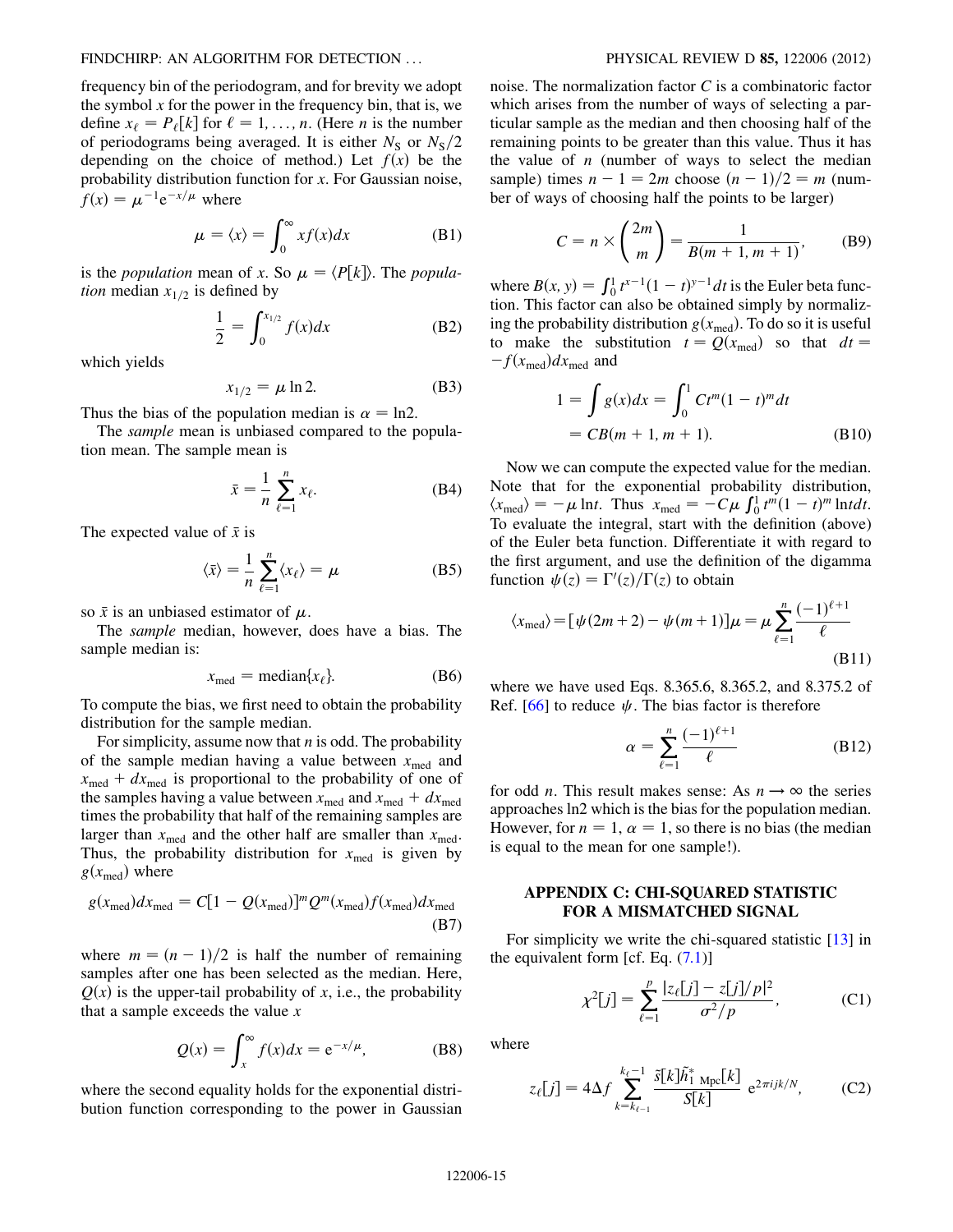$$
z[j] = \sum_{\ell=1}^{p} z_{\ell}[j],\tag{C3}
$$

and

$$
\sigma^2 = 4\Delta f \sum_{k=1}^{\lfloor (N-1)/2 \rfloor} \frac{|\tilde{h}_1|_{\text{Mpc}}[k]|^2}{S[k]}.
$$
 (C4)

For brevity we have dropped the indices  $n$  and  $m$ ; the explicit dependence on j will also be dropped hereafter. In this Appendix we further simplify the notation by adopting normalized templates  $\tilde{u}[k] = \tilde{h}_{1 \text{ Mpc}}[k]/\sigma$ . In terms of these templates we define the inner products as in [13]. these templates we define the inner products as in [[13](#page-17-7)]

$$
(s, u)_{\ell} = 4\Delta f \sum_{k=k_{(\ell-1)}}^{(k_{\ell}-1)} \frac{\tilde{s}[k]\tilde{u}^*[k]}{S[k]} e^{2\pi ijk/N}
$$
 (C5)

<span id="page-15-0"></span>for the p different bands, which are chosen so that  $(u, u)_{\ell} = 1/p$ , and the inner product

$$
(s, u) = \sum_{\ell=1}^{p} (s, u)_{\ell} = 4\Delta f \sum_{k=1}^{\lfloor (N-1)/2 \rfloor} \frac{\tilde{s}[k] \tilde{u}^* [k]}{S[k]}.
$$
 (C6)

With this notation, the signal-to-noise ratio is given by  $\rho^2 = |(s, u)|^2$  and chi-squared statistic is

$$
\chi^{2} = \sum_{\ell=1}^{p} \frac{|(s, u)_{\ell} - (s, u)/p|^{2}}{1/p}
$$
  
= -|(s, u)|^{2} + p \sum\_{\ell=1}^{p} |(s, u)\_{\ell}|^{2}. (C7)

22 September 2014

To see how the chi-squared statistic is affected by a strong signal (considerably larger than the noise)<sup>4</sup>, suppose that the detector output  $s[j]$  consists of the gravitational waveform  $av[j]$  where a specifies the amplitude of the gravitational-wave. Here  $v[i]$  is also a normalized [in terms of the inner product of Eq.  $(C6)$ ] gravitational waveform that is not exactly the same as  $u[j]$ . The discrepancy between the two waveforms is given by the mismatch

$$
\delta = 1 - |(v, u)|. \tag{C8}
$$

The mismatch is the fraction of the signal-to-noise ratio that is lost by filtering the true signal  $av[j]$  with the template  $u[j]$  compared to if the template  $v[j]$  were used. The chi-squared statistic is

$$
\chi^{2} = -a^{2} |(v, u)|^{2} + pa^{2} \sum_{\ell=1}^{p} |(v, u)_{\ell}|^{2}
$$
  
\n
$$
\leq -a^{2} |(v, u)|^{2} + pa^{2} \sum_{\ell=1}^{p} (v, v)_{\ell} (u, u)_{\ell}
$$
  
\n
$$
= -\rho^{2} + a^{2} \leq 2a^{2} \delta \approx 2\rho^{2} \delta
$$
 (C9)

where we have used the Schwarz inequality to obtain the second line and the normalization condition  $(u, u)_{\ell} = 1/p$ to obtain the third. The final approximation assumes that  $\delta \ll 1$ . Thus, the chi-squared statistic is offset by an amount that is bounded by twice the squared signal-tonoise ratio observed times the mismatch factor. There is no offset for a template that perfectly matched the signal waveform.

It can be shown [[13](#page-17-7)] that in the presence of a signal and Gaussian noise that  $\chi^2$  has a noncentral chi-squared dis-tribution [[62](#page-18-2)] with  $\nu = 2p - 2$  degrees of freedom and a<br>noncentral parameter  $\lambda \le 2a^2\delta$  (where now  $\lambda$  might noncentral parameter  $\lambda \le 2\rho^2 \delta$  (where now  $\lambda$  might possibly be slightly greater than  $2\delta$  times the *measured* signal-to-noise ratio squared owing to the presence of the noise). This distribution has a mean value of  $\nu + \lambda$  and a variance of  $2\nu + 4\lambda$ . We see then that the modified chisquared statistic  $\Xi$  of Eq. [\(9.5\)](#page-10-1) has a mean of  $\leq 2$  and a variance of  $\leq (4 \text{ or } 8)/(p + \rho^2 \delta)$  (4 when  $p \gg \rho^2 \delta$  and 8 when  $p \ll \rho^2 \delta$ ) for Gaussian poise. Thus we would expect when  $p \ll \rho^2 \delta$  for Gaussian noise. Thus we would expect to set a threshold on  $\Xi$  of  $\Xi_{\star} \sim$  a few.

## APPENDIX D: DISTANCE CONVENTIONS

The *effective distance*,  $D_{\text{eff}}$ , is a measure of the inverse amplitude of a gravitational-wave signal produced in a detector. For a binary that is optimally located (directly above or below a two-arm interferometric detector) and oriented (where the binary's orbit is viewed face-on), the effective distance is equal to the actual distance, D. For a source that is not optimally located or oriented, the signal is weaker than one from an optimally located and oriented source at the same actual distance, and therefore the effective distance is greater than the actual distance.

If a signal from a system having a total mass  $M$ , a reduced mass  $\mu$ , and an effective distance  $D_{\text{eff}}$  is present in a detector's data stream, so that it induces a strain  $h(t)$  on the detector, then the expected signal-to-noise ratio found for a matched-filter search is

$$
Q = \sqrt{4 \int_0^\infty \frac{|\tilde{h}(f)|^2}{S_n(f)} df}
$$
  
=  $\left(\frac{1 \text{ Mpc}}{D_{\text{eff}}}\right) \sqrt{4 \mathcal{A}_{1}^2 \text{ Mpc}(M, \mu) \int_0^\infty \frac{f^{-7/3}}{S_n(f)} df}$  (D1)

if the data is filtered with a template that has exactly the same waveform parameters as the signal. A common source of confusion is the use of the term ''signal-to-noise ratio'' in reference to the matched-filter output for a particular template,  $\rho_m(t)$ , as well as in reference to the measure of the strength of a signal relative to a detector's noise,  $\rho$ . The latter should be called the *expected signal-to*noise ratio, while the actual observed signal-to-noise ratio will differ owing to the presence of random noise as well as the possible mismatch between the true signal and the template used in filtering.

<sup>&</sup>lt;sup>4</sup>The strong-signal assumption holds if  $p - 1 \ll 2a^2 \delta$ . This n be seen from a full calculation, cf. Eq. (6.24) of Ref. [13]. can be seen from a full calculation, cf. Eq. (6.24) of Ref. [[13](#page-17-7)].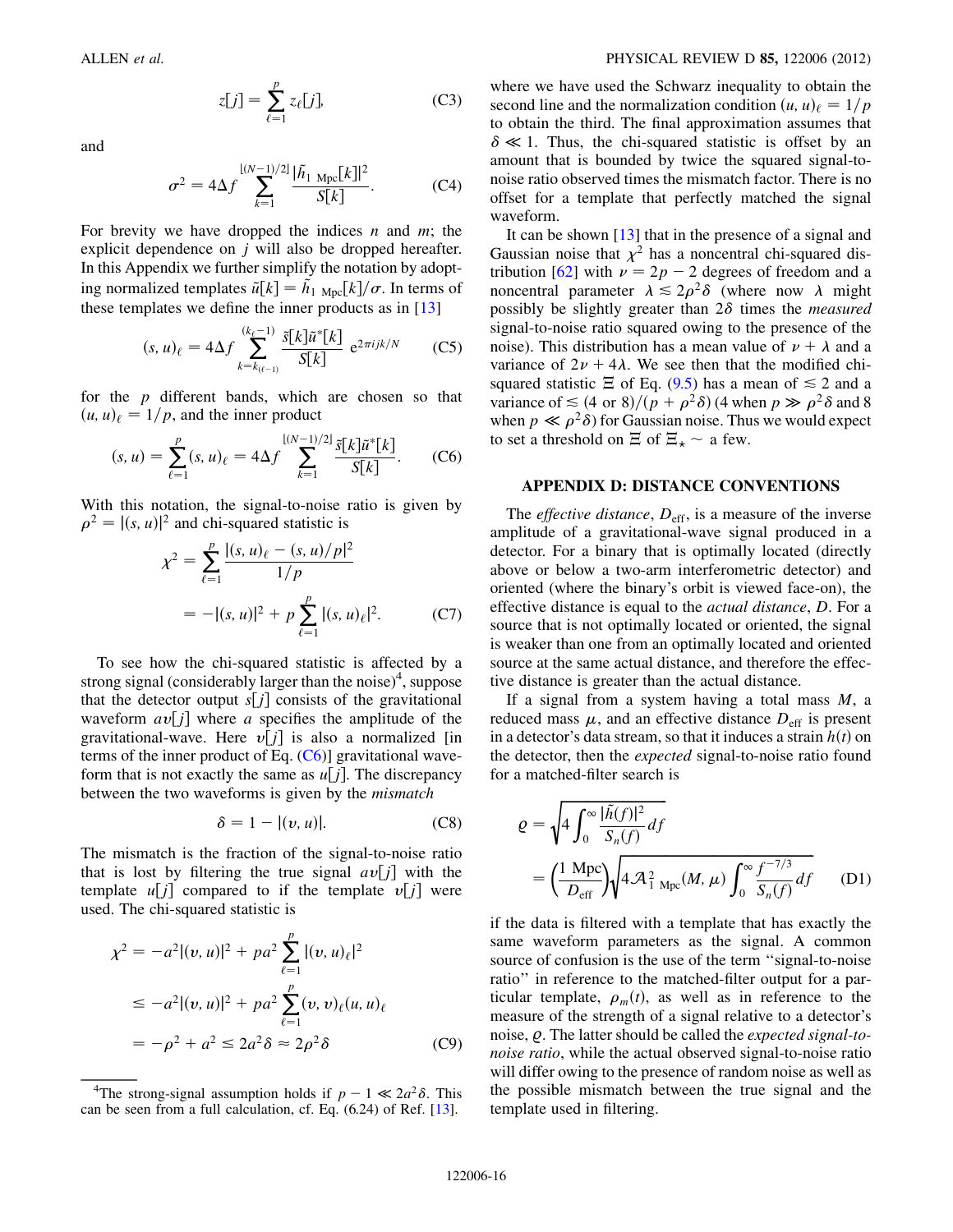The effective distance is related to other distances that have become widely used in gravitational-wave physics. The *horizon distance*,  $D_{\text{hor}}$ , is the effective distance of a particular source, a  $1.4M_{\odot}$ -1.4 $M_{\odot}$  binary neutron star system, that would produce an expected signal-to-noise ratio  $\rho = 8$ . That is, the horizon distance is defined by

$$
D_{\text{hor}} = \frac{1 \text{ Mpc}}{\varrho} \sqrt{4 \mathcal{A}_{1 \text{ Mpc}}^2(M, \mu) \int_0^\infty \frac{f^{-7/3}}{S_n(f)} df}, \quad (D2)
$$

where  $\rho = 8$ ,  $M = 2.8M_{\odot}$ , and  $\mu = 0.7M_{\odot}$ . Horizon distance is therefore a measure of the sensitivity of a detector: it depends on the integral of the inverse power spectral density with a frequency weighting of  $f^{-7/3}$ .

The sense-monitor range  $[63]$  $[63]$  $[63]$ ,  $R$ , is related to the horizon distance by  $R = f D_{\text{hor}}$  where  $f^{-1} \approx 2.2648$ .<sup>5</sup><br>It is called sense-monitor range after the data monitor It is called sense-monitor range after the data monitor SENSEMONITOR [\[64\]](#page-18-4) that is run in the LIGO control rooms. The sense-monitor range represents not the farthest distance to which a detector is sensitive, but, rather, the radius of a sphere that would contain as many sources as the number that would produce an expected signal-to-noise ratio  $\rho = 8$  in a detector under the assumption of a homogeneous distribution of sources having random orientations. Specifically, suppose that there are  $N<sub>hor</sub>$  sources homogeneously distributed in a sphere of radius  $D<sub>hor</sub>$ . Each of these sources has an effective distance  $D_{\text{eff}}$  (which is always greater than or equal to its actual distance D). The number  $N_{\text{det}}$  of these sources that are detectable (i.e., which would produce an expected signal-to-noise ratio  $\varrho = 8$ ) is simply the number of the sources that have  $D_{\text{eff}} \leq D_{\text{hor}}$ ; the quantity  $\mathcal{F}^3 = N_{\text{det}}/N_{\text{hor}}$  is the fraction of the universe within the horizon distance that is actually

probed by the detector. (Note that  $\mathcal F$  is *not* equal to  $5^{-1/2}$ , as it is often mistaken to be.)

While the actual distance,  $D$ , is a physical parameter of a source, the effective distance  $D_{\text{eff}}$  is related to the inverse of the strain amplitude seen in a detector. The horizon distance  $D<sub>hor</sub>$  and sense-monitor range  $R$ , on the other hand, are not related to an actual source but rather are measures of the sensitivity of the detector. The horizon distance is a representation of the maximum distance to which a detector can see, while the sense-monitor range describes the volume that may be surveyed by a detector.

Finally, Ref. [\[65\]](#page-18-5) defines a distance quantity which is useful in the computation of rate limits on coalescing binaries [[43\]](#page-17-29). If an inspiral signal observed in the detector does not terminate in the sensitive band of the detector (as is the case for  $M \le 10M_{\odot}$  binaries in Initial LIGO), then it follows from Eq.  $(3.4b)$  $(3.4b)$  that the amplitude of the waveform is proportional to  $\mathcal{M}^{-5/6}D_{\text{eff}}$ . For the purpose of computing the efficiency of a search, it is convenient to define the chirp distance

$$
D_{\rm c} = \left(\frac{\mathcal{M}_{\rm BNS}}{\mathcal{M}}\right)^{-5/6} D_{\rm eff},\tag{D3}
$$

where  $\mathcal{M}_{BNS}$  is the chirp mass of a binary with  $m_1 =$  $m_2 = 1.4 M_{\odot}$ .

# APPENDIX E: EXTENSION TO HIGHER POST-NEWTONIAN ORDERS

<span id="page-16-0"></span>Extending to the FINDCHIRP algorithm to use higher post-Newtonian orders is straighforward. At 3.5 post-Newtonian order, the expression for the chirp time given by Eq.  $(3.5a)$  $(3.5a)$  becomes (see Eq.  $(3.8b)$  of Ref.  $[36]$  $[36]$  $[36]$ )

$$
T_{\text{chirp}} = \frac{5}{256\eta} \frac{GM}{c^3} \Big\{ v_{\text{low}}^{-8} + \left( \frac{743}{252} + \frac{11}{3}\eta \right) v_{\text{low}}^{-6} - \frac{32}{5}\pi v_{\text{low}}^{-5} + \left( \frac{3058673}{508032} + \frac{5429}{504}\eta + \frac{617}{72}\eta^2 \right) v_{\text{low}}^{-4} + \left( \frac{13}{3}\eta - \frac{7729}{252} \right) \pi v_{\text{low}}^{-3} + \left( \frac{6848\gamma_{\text{E}}}{105} - \frac{10052469856691}{23471078400} + \frac{128\pi^2}{3} + \left( \frac{3147553127}{3048192} - \frac{451\pi^2}{12} \right) \eta - \frac{15211}{1728} \eta^2 + \frac{25565}{1296} \eta^3 + \frac{6848}{105} \ln(4v_{\text{low}}) \Big\} v_{\text{low}}^{-2} + \left( \frac{14809}{378} \eta^2 - \frac{75703}{756} \eta - \frac{15419335}{127008} \right) \pi v_{\text{low}}^{-1} \Big\}
$$
(E1)

and the stationary phase approximation to 3.5 post-Newtonian order is given by Eqs. [\(3.4a](#page-2-2)) and ([3.4b\)](#page-2-1) with the stationary phase function extended to include higher post-Newtonian terms (see Eq. (3.18) of Ref. [[36\]](#page-17-22))

$$
\Psi(f;M,\mu) = 2\pi f t_0 - 2\phi_0 - \frac{\pi}{4} + \frac{3}{128} \frac{1}{\eta} \nu^{-5} \Biggl\{ 1 + \Bigl( \frac{3715}{756} + \frac{55}{9} \eta \Bigr) \nu^2 - 16\pi \nu^3 + \Bigl( \frac{15293365}{508032} + \frac{27145}{504} \eta + \frac{3085}{72} \eta^2 \Bigr) \nu^4 + \Bigl( \frac{38645}{756} - \frac{65}{9} \eta \Bigr) \Biggl[ 1 + 3 \ln \Bigl( \frac{\nu}{\nu_0} \Bigr) \Biggr] \pi \nu^5 + \Biggl[ \frac{11583231236531}{4694215680} - \frac{640}{3} \pi^2 - \frac{6848}{21} \gamma_E - \frac{6848}{21} \ln(4\nu) + \Bigl( -\frac{15737765635}{3048192} + \frac{2255}{12} \pi^2 \Bigr) \eta + \frac{76055}{1728} \eta^2 - \frac{127825}{1296} \eta^3 \Biggr] \nu^6 + \Bigl( \frac{77096675}{254016} + \frac{378515}{1512} \eta - \frac{74045}{756} \eta^2 \Bigr) \pi \nu^7 \Biggr\},\tag{E2}
$$

<sup>&</sup>lt;sup>5</sup>The factor 2.2648 is equal to  $4/(3 \times 1.84)^{1/3}$  where 1.84 is the value in Eq. (5.3) of [\[63\]](#page-18-3).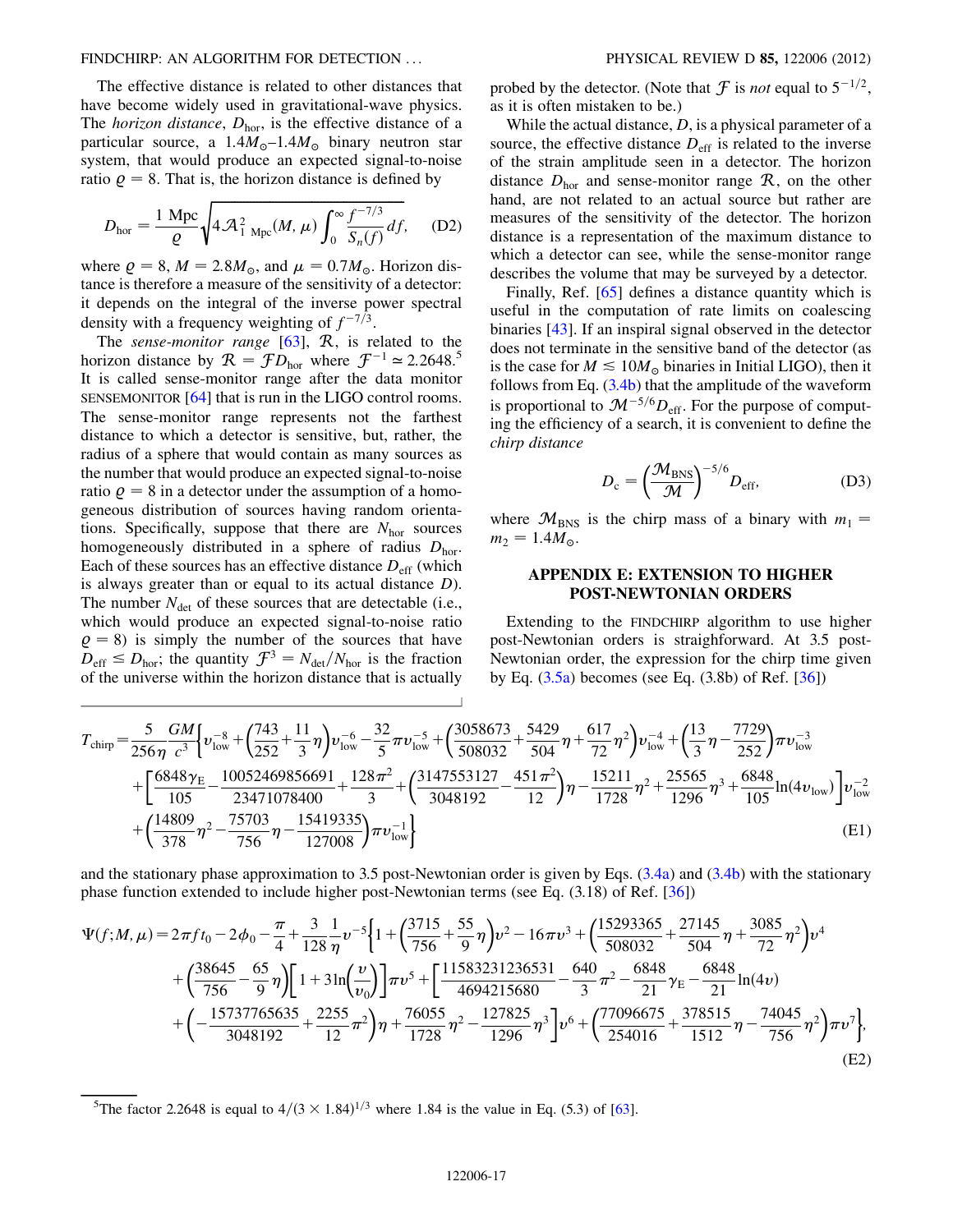where  $\gamma_E \approx 0.577216$  is the Euler constant, and v is the post-Newtonian parameter given by Eq. ([3.4d\)](#page-2-1). Here  $v_0$  is an arbitrary reference value for the post-Newtonian parameter, which is normally taken to be  $v_0 = 1$ .

- <span id="page-17-0"></span>[1] C.W. Helstrom, Statistical Theory of Signal Detection (Permagon, London, 1968), 2nd ed.
- <span id="page-17-2"></span><span id="page-17-1"></span>[2] P. C. Peters and J. Mathews, *Phys. Rev.* **131**[, 435 \(1963\)](http://dx.doi.org/10.1103/PhysRev.131.435).
- [3] K.S. Thorne, in Three Hundred Years Of Gravitation, editor S. W. Hawking and W. Israel, (Cambridge University Press, Cambridge, England, 1987).
- <span id="page-17-3"></span>[4] B. Abbott *et al.*, [Rep. Prog. Phys.](http://dx.doi.org/10.1088/0034-4885/72/7/076901) **72**, 076901 (2009).
- <span id="page-17-4"></span>[5] F. Acernese et al., [Classical Quantum Gravity](http://dx.doi.org/10.1088/0264-9381/25/18/184001) 25, 184001 [\(2008\)](http://dx.doi.org/10.1088/0264-9381/25/18/184001).
- <span id="page-17-5"></span>[6] B. S. Sathyaprakash and S. V. Dhurandhar, [Phys. Rev. D](http://dx.doi.org/10.1103/PhysRevD.44.3819) 44[, 3819 \(1991\).](http://dx.doi.org/10.1103/PhysRevD.44.3819)
- [7] R. Balasubramanian, B. S. Sathyaprakash, and S. V. Dhurandhar, Phys. Rev. D 53[, 3033 \(1996\).](http://dx.doi.org/10.1103/PhysRevD.53.3033)
- <span id="page-17-33"></span>[8] B.J. Owen, *Phys. Rev. D* **53**[, 6749 \(1996\).](http://dx.doi.org/10.1103/PhysRevD.53.6749)
- [9] B. J. Owen and B. S. Sathyaprakash, [Phys. Rev. D](http://dx.doi.org/10.1103/PhysRevD.60.022002) 60, [022002 \(1999\)](http://dx.doi.org/10.1103/PhysRevD.60.022002).
- <span id="page-17-44"></span>[10] S. Babak et al., *Phys. Rev. D* 72[, 022002 \(2005\)](http://dx.doi.org/10.1103/PhysRevD.72.022002).S. Babab et al., [Classical Quantum Gravity](http://dx.doi.org/10.1088/0264-9381/23/18/002) 23, 5477 (2006).
- <span id="page-17-34"></span>[11] T. Cokelaer, *Phys. Rev. D* **76**[, 102004 \(2007\).](http://dx.doi.org/10.1103/PhysRevD.76.102004)
- <span id="page-17-6"></span>[12] B. Allen *et al.*, *[Phys. Rev. Lett.](http://dx.doi.org/10.1103/PhysRevLett.83.1498)* **83**, 1498 (1999).
- <span id="page-17-7"></span>[13] B. Allen, *Phys. Rev. D* **71**[, 062001 \(2005\)](http://dx.doi.org/10.1103/PhysRevD.71.062001).
- <span id="page-17-8"></span>[14] B. Abbott et al. (LIGO Scientific Collaboration), [Phys.](http://dx.doi.org/10.1103/PhysRevD.69.122001) Rev. D 69[, 122001 \(2004\)](http://dx.doi.org/10.1103/PhysRevD.69.122001).
- [15] B. Abbott *et al.*, *Phys. Rev. D* **72**[, 082001 \(2005\).](http://dx.doi.org/10.1103/PhysRevD.72.082001)
- <span id="page-17-13"></span>[16] B. Abbott *et al.*, *Phys. Rev. D* **72**[, 082002 \(2005\).](http://dx.doi.org/10.1103/PhysRevD.72.082002)
- [17] B. Abbott et al., Phys. Rev. D 73[, 102002 \(2006\).](http://dx.doi.org/10.1103/PhysRevD.73.102002)
- <span id="page-17-14"></span>[18] B. Abbott et al., Astrophys. J. 681[, 1419 \(2008\)](http://dx.doi.org/10.1086/587954).
- <span id="page-17-15"></span>[19] B. Abbott et al., Phys. Rev. D 77[, 062002 \(2008\).](http://dx.doi.org/10.1103/PhysRevD.77.062002)
- [20] F. Beauville et al., [Classical Quantum Gravity](http://dx.doi.org/10.1088/0264-9381/25/4/045001) 25, 045001 [\(2008\)](http://dx.doi.org/10.1088/0264-9381/25/4/045001).
- <span id="page-17-16"></span>[21] B.P. Abbott *et al.*, *Phys. Rev. D* **79**[, 122001 \(2009\)](http://dx.doi.org/10.1103/PhysRevD.79.122001).
- [22] B. P. Abbott *et al.*, *Phys. Rev. D* **80**[, 047101 \(2009\)](http://dx.doi.org/10.1103/PhysRevD.80.047101).
- [23] J. Abadie et al., Astrophys. J. **715**[, 1453 \(2010\).](http://dx.doi.org/10.1088/0004-637X/715/2/1453)
- [24] J. Abadie et al., Phys. Rev. D 82[, 102001 \(2010\).](http://dx.doi.org/10.1103/PhysRevD.82.102001)
- <span id="page-17-9"></span>[25] J. Abadie *et al.*, *Phys. Rev. D 83*[, 122005 \(2011\)](http://dx.doi.org/10.1103/PhysRevD.83.122005).
- <span id="page-17-10"></span>[26] K. Arnaud et al., [Classical Quantum Gravity](http://dx.doi.org/10.1088/0264-9381/24/19/S16) 24, S529 [\(2007\)](http://dx.doi.org/10.1088/0264-9381/24/19/S16).
- [27] D. A. Brown, J. Crowder, C. Cutler, I. Mandel, and M. Vallisneri, [Classical Quantum Gravity](http://dx.doi.org/10.1088/0264-9381/24/19/S22) 24, S595 (2007).
- <span id="page-17-11"></span>[28] S. Babak et al., [Classical Quantum Gravity](http://dx.doi.org/10.1088/0264-9381/25/11/114037) 25, 114037 [\(2008\)](http://dx.doi.org/10.1088/0264-9381/25/11/114037).
- <span id="page-17-12"></span>[29] B. Aylott et al., [Classical Quantum Gravity](http://dx.doi.org/10.1088/0264-9381/26/16/165008) 26, 165008 [\(2009\)](http://dx.doi.org/10.1088/0264-9381/26/16/165008).
- <span id="page-17-17"></span>[30] D. A. Brown et al., [Classical Quantum Gravity](http://dx.doi.org/10.1088/0264-9381/21/20/005) 21, S1625 [\(2004\)](http://dx.doi.org/10.1088/0264-9381/21/20/005).
- [31] D. A. Brown (for the LIGO Scientific Collaboration), [Classical Quantum Gravity](http://dx.doi.org/10.1088/0264-9381/22/18/S24) 22, S1097 (2005).
- <span id="page-17-18"></span>[32] D. A. Brown et al., edited by in I. J. Taylor, E. Deelman, D. B. Gannon, and M. S. Shields, Workflows for e-Science: Scientific Workflows for Grids (Springer-Verlag, Berlin, 2006), Chapter 4, pp. 39–59.
- <span id="page-17-19"></span>[33] D. A. Brown, Ph.D. thesis, University of Wisconsin– Milwaukee, 2004.
- <span id="page-17-20"></span>[34] LSC Algorithm Library LAL, [http://www.lsc-group](http://www.lsc-group.phys.uwm.edu/daswg/projects/lal.html) [.phys.uwm.edu/daswg/projects/lal.html.](http://www.lsc-group.phys.uwm.edu/daswg/projects/lal.html)
- <span id="page-17-21"></span>[35] L. Blanchet, Living Rev. Relativity 9, 4, (2006), [http://](http://relativity.livingreviews.org/Articles/lrr-2006-4/) [relativity.livingreviews.org/Articles/lrr-2006-4/.](http://relativity.livingreviews.org/Articles/lrr-2006-4/)
- <span id="page-17-22"></span>[36] A. Buonanno, B. Iyer, E. Ochsner, Y. Pan, and B.S. Sathyaprakash, Phys. Rev. D 80[, 084043 \(2009\).](http://dx.doi.org/10.1103/PhysRevD.80.084043)
- <span id="page-17-23"></span>[37] A. Buonanno and T. Damour, *[Phys. Rev. D](http://dx.doi.org/10.1103/PhysRevD.59.084006)* 59, 084006 [\(1999\)](http://dx.doi.org/10.1103/PhysRevD.59.084006).
- <span id="page-17-24"></span>[38] Y. Pan et al., [arXiv:1106.1021.](http://arXiv.org/abs/1106.1021)
- <span id="page-17-25"></span>[39] L. Blanchet, T. Damour, B. R. Iyer, C. M. Will, and A. G. Wiseman, [Phys. Rev. Lett.](http://dx.doi.org/10.1103/PhysRevLett.74.3515) 74, 3515 (1995).
- <span id="page-17-26"></span>[40] L. Blanchet, B. R. Iyer, C. M. Will, and A. G. Wiseman, [Classical Quantum Gravity](http://dx.doi.org/10.1088/0264-9381/13/4/002) 13, 575 (1996).
- <span id="page-17-27"></span>[41] W.G. Anderson, P.R. Brady, J.D.E. Creighton, and E. E. Flanagan, Phys. Rev. D 63[, 042003 \(2001\)](http://dx.doi.org/10.1103/PhysRevD.63.042003); W. Anderson, P. Brady, D. Chin, J. Creighton, K. Riles, and J. Whelan, LIGO technical document LIGO-T010110-00-Z, [https://dcc.ligo.org/public/0012/T010110/](https://dcc.ligo.org/public/0012/T010110/001/T010110.pdf) [001/T010110.pdf](https://dcc.ligo.org/public/0012/T010110/001/T010110.pdf).
- <span id="page-17-28"></span>[42] C. Cutler and E.F. Flanagan, *[Phys. Rev. D](http://dx.doi.org/10.1103/PhysRevD.49.2658)* **49**, 2658 [\(1994\)](http://dx.doi.org/10.1103/PhysRevD.49.2658).
- <span id="page-17-29"></span>[43] R. Biswas, P. R. Brady, J. D. E. Creighton, and S. Fairhurst, [Classical Quantum Gravity](http://dx.doi.org/10.1088/0264-9381/26/17/175009) 26, 175009 (2009).
- <span id="page-17-30"></span>[44] Y. Pan et al., Phys. Rev. D 77[, 024014 \(2008\)](http://dx.doi.org/10.1103/PhysRevD.77.024014).
- <span id="page-17-31"></span>[45] M. Boyle, D.A. Brown, and L. Pekowsky, [Classical](http://dx.doi.org/10.1088/0264-9381/26/11/114006) [Quantum Gravity](http://dx.doi.org/10.1088/0264-9381/26/11/114006) 26, 114006 (2009).
- <span id="page-17-32"></span>[46] A. Buonanno et al., *Phys. Rev. D* **76**[, 104049 \(2007\)](http://dx.doi.org/10.1103/PhysRevD.76.104049).
- <span id="page-17-35"></span>[47] B. Abbott et al. (LIGO Scientific Collaboration), [Nucl.](http://dx.doi.org/10.1016/j.nima.2003.11.124) [Instrum. Methods Phys. Res., Sect. A](http://dx.doi.org/10.1016/j.nima.2003.11.124) 517, 154 (2004).
- <span id="page-17-36"></span>[48] R. Adhikari, G. González, M. Landry, and B. O'Reilly, [Classical Quantum Gravity](http://dx.doi.org/10.1088/0264-9381/20/17/332) 20, S903 (2003).
- <span id="page-17-37"></span>[49] X. Siemens, B. Allen, J. Creighton, M. Hewitson, and M. Landry, [Classical Quantum Gravity](http://dx.doi.org/10.1088/0264-9381/21/20/015) 21, S1723 (2004).
- <span id="page-17-38"></span>[50] M. Frigo and S. G. Johnson, computer code FFTW, [http://](http://www.fftw.org) [www.fftw.org.](http://www.fftw.org)
- <span id="page-17-39"></span>[51] P.D. Welch, [IEEE Trans. Audio Electroacoust.](http://dx.doi.org/10.1109/TAU.1967.1161901) 15, 70 [\(1967\)](http://dx.doi.org/10.1109/TAU.1967.1161901).
- <span id="page-17-40"></span>[52] W. H. Press, S. A. Teukolsky, W. T. Vetterling, and B. P. Flannery, Numerical Recipes in C: The Art of Scientific Computing (Cambridge University Press, Cambridge, 1992), 2nd ed. Section 13.4, [http://www.nrbook.com/a/](http://www.nrbook.com/a/bookcpdf/c13-4.pdf) [bookcpdf/c13-4.pdf](http://www.nrbook.com/a/bookcpdf/c13-4.pdf).
- <span id="page-17-41"></span>[53] B. Abbott et al. (LIGO Scientific Collaboration, [Phys.](http://dx.doi.org/10.1103/PhysRevD.72.102004) Rev. D 72[, 102004 \(2005\)](http://dx.doi.org/10.1103/PhysRevD.72.102004).
- <span id="page-17-42"></span>[54] S. K. Chung, L. Wen, D. Blair, K. Cannon, and A. Datta, [Classical Quantum Gravity](http://dx.doi.org/10.1088/0264-9381/27/13/135009) 27, 135009 (2010).
- <span id="page-17-43"></span>[55] Karsten Weisner (private communication).
- <span id="page-17-45"></span>[56] A. Pai, S. Dhurandhar, and Sukanta Bose, *[Phys. Rev. D](http://dx.doi.org/10.1103/PhysRevD.64.042004)* 64, [042004 \(2001\).](http://dx.doi.org/10.1103/PhysRevD.64.042004)
- [57] A. Buonanno, Y. Chen, and M. Vallisneri, *[Phys. Rev. D](http://dx.doi.org/10.1103/PhysRevD.67.024016)* 67, [024016 \(2003\).](http://dx.doi.org/10.1103/PhysRevD.67.024016)
- [58] A. Buonanno, Y. Chen, and M. Vallisneri, *[Phys. Rev. D](http://dx.doi.org/10.1103/PhysRevD.67.104025)* 67, [104025 \(2003\).](http://dx.doi.org/10.1103/PhysRevD.67.104025)